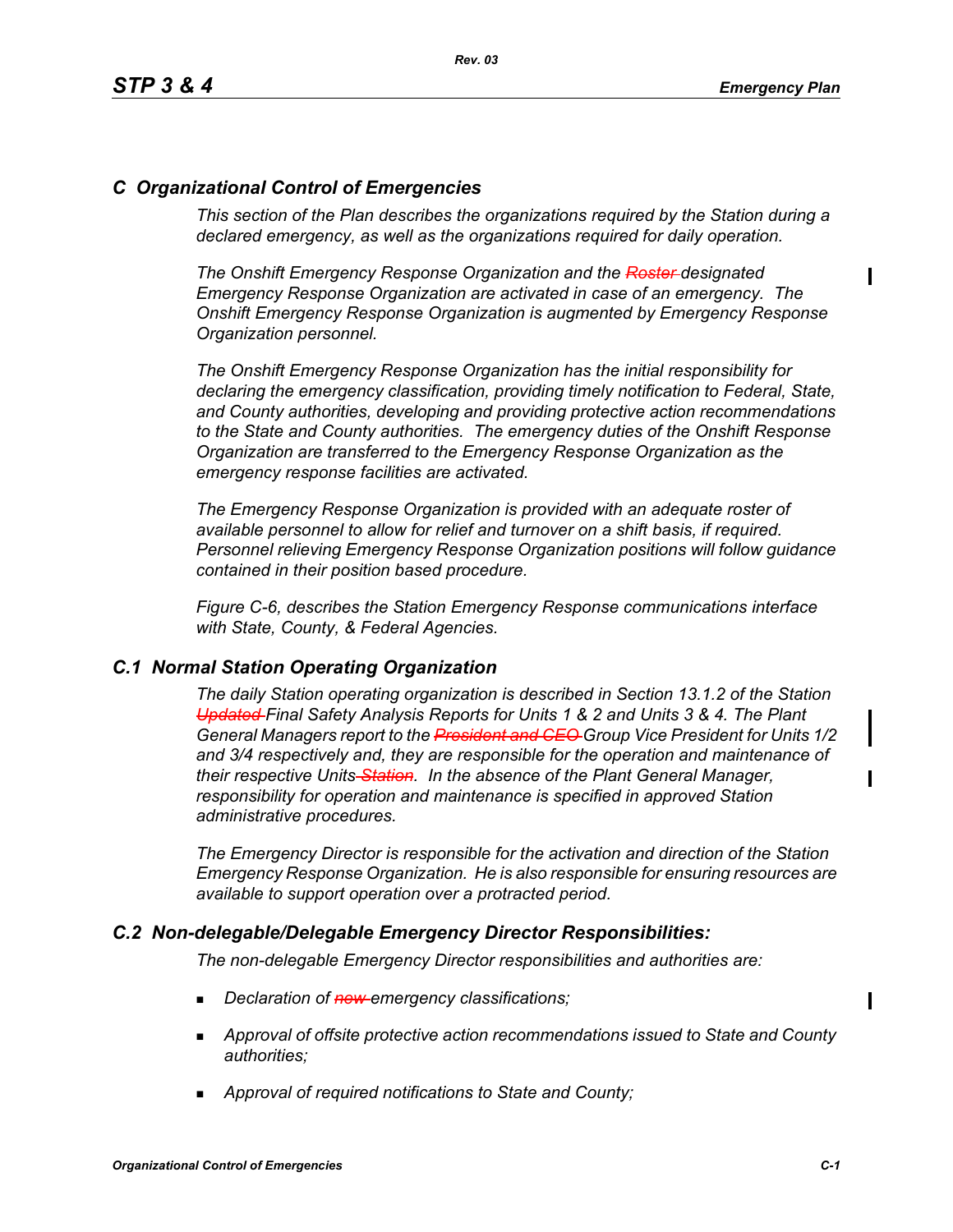*Rev. 03*

- *Approval of planned exposures in excess of Code of Federal Regulations, Title 10, Part 20 limits;*
- *Authorizing the use of Potassium Iodide;*
- *Approval of departures from license conditions per Code of Federal Regulations, Title 10, Part 50.54(x) for emergency response activities NOT related to Control Room Operation actions.*
- *Declaring entry into the Severe Accident Management Guidelines.*

*The delegable Emergency Director responsibilities and authorities are:*

- *Requesting of Federal assistance through the NRC;*
- *Approval of press releases prior to issuance;*
- *Approval of required notifications to the NRC;*
- *Approval of commitments to the NRC.*

*These responsibilities and authorities shall be transferred from the Shift Supervisor, who may initially assume the role of Emergency Director at the onset of the emergency, to the Technical Support Center Manager or the Emergency Operations Facility Director as each assumes responsibilities and authorities of the Emergency Director.*

# *C.3 On-shift Emergency Response Organization*

*Should an emergency be declared, the Shift Supervisor (Emergency Director) activates the Onshift Emergency Response Organization from the normal operating staff. The individuals constituting the Onshift Emergency Response Organization will assume their respective titles and the responsibilities for their position until relieved as necessary.*

*The Onshift Emergency Response Organization is composed of members of the Plant Operations staff, the Shift Technical Advisor, Health Physics, Chemistry, Maintenance, Plant Protection, and Emergency Response Teams. The Onshift Emergency Response Organization may be supplemented as needed by the Emergency Director as required by the situation. The onshift complement provides for the capability of 24 hours per day emergency response. Positions for the Onshift Emergency Response Organization are depicted in Figure C-1. The Onshift Emergency Response Organization meets the personnel requirements of NUREG-0654/FEMA-REP-1, Rev. 1Federal Emergency Management Agency - Report 1, Section B, Table B-1. The duties of the onshift complement, as an initial Emergency Response Organization, are similar to their normal duties, except as described below.*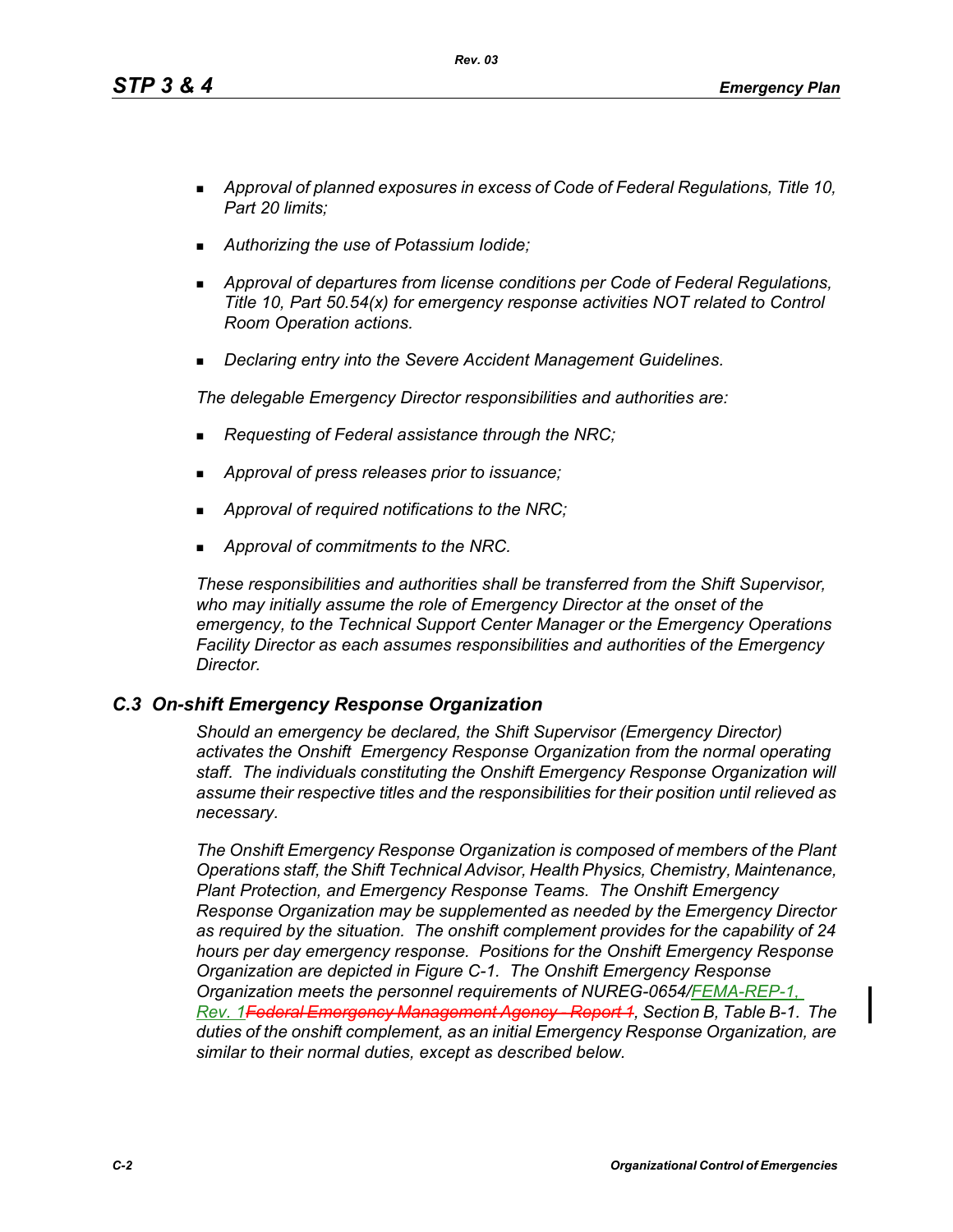# *C.3.1 Shift Supervisor*

*The Shift Supervisor initially assumes the position of Emergency Director until relieved by the Technical Support Center Manager or the Emergency Operations Facility Director. The key responsibilities of the Emergency Director are:*

- *Recognize, classify, and declare the emergency condition;*
- *Completing notifications and making protective action recommendations to offsite agencies;*
- *Directing onsite emergency response activities, monitoring plant conditions for changes in Emergency Action Levels and emergency classifications, and directing Control Room response to mitigate the emergency condition.*
- *Once the Emergency Director responsibilities and authorities are assumed by the Technical Support Center Manager or Emergency Operations Facility Director, the Shift Supervisor remains in the Control Room, but reports to the Operations Manager.*

#### *C.3.2 Acting Radiological Manager*

*An onshift senior radiological protection technician shall assume the position of Acting Radiological Manager until relieved by the Radiological Manager in the Technical Support Center. The Acting Radiological Manager reports via telephone to the Emergency Director in the Control Room at an Unusual Event and assists with the activation of the Operations Support Center at an Alert or higher emergency classification. The key responsibilities of the Acting Radiological Manager are:*

- *Assessing Station radiological and environmental conditions;*
- *Responding to radiological problems;*
- *Identifying special radiological protective measures;*
- *Determining special Radiation Work Permit requirements;*
- *Verifying emergency classification if based on radiological Emergency Action Levels;*
- *Reviewing and recommending emergency exposures to emergency response personnel in excess of Code of Federal Regulations, Title 10, Part 20 limits;*
- *Ensuring adequate inventories of radiological supplies, equipment, and Radiation Protection personnel are available.*
- *Providing prompt dose projection when requested.*

*During an Alert or higher emergency classification, the Acting Radiological Manager, after being relieved of responsibility and authority by the Radiological Manager in the*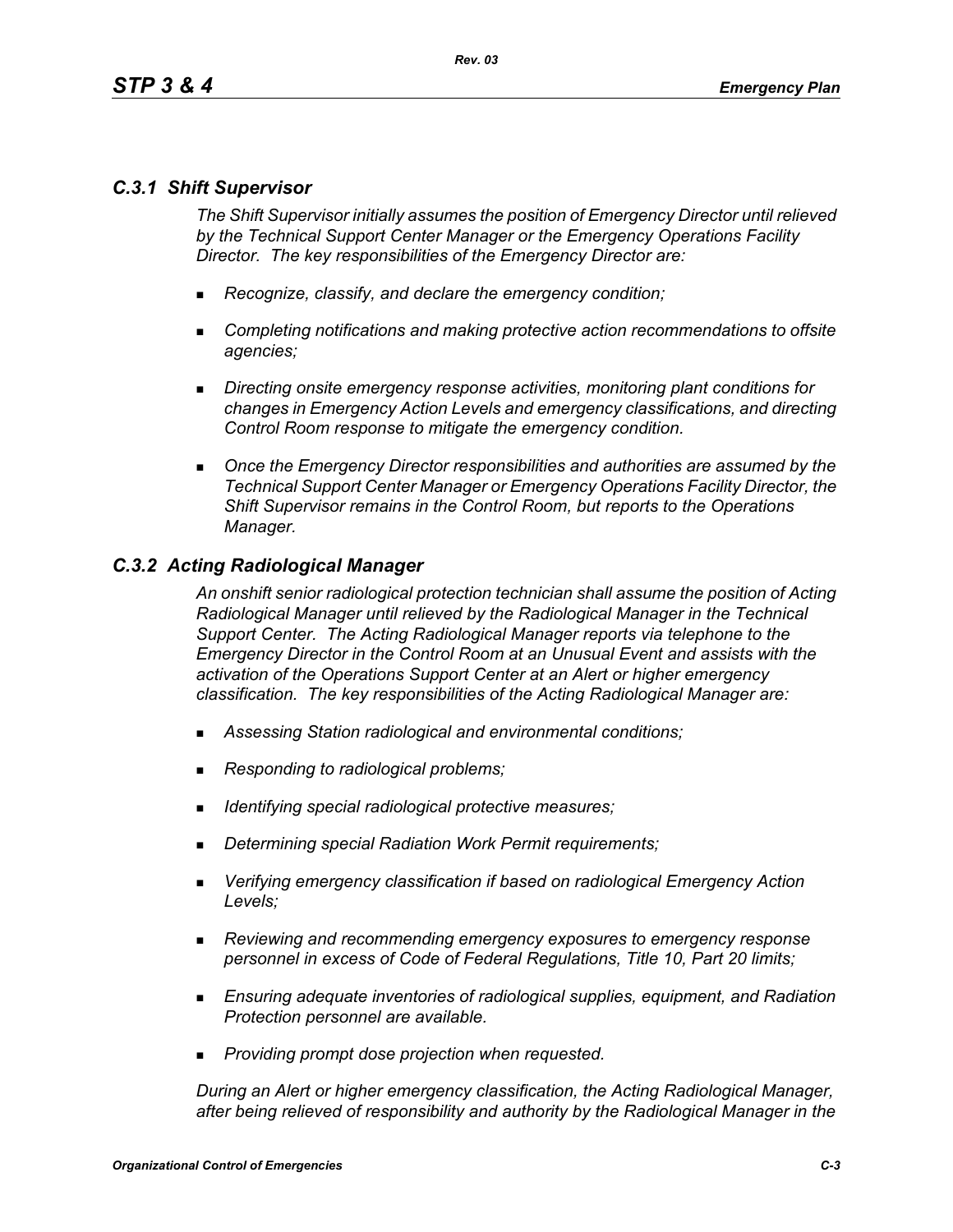*Technical Support Center, assumes the responsibilities of the Assistant Radiological Coordinator in the Operations Support Center.*

# *C.3.3 Acting Security Manager*

*The onshift Security Force Supervisor assumes the position of Acting Security Manager until relieved by the Security Manager in the Technical Support Center. The Acting Security Manager reports via telephone to the Emergency Director in the Control Room at an Unusual Event or higher emergency classification. The key responsibilities of the Acting Security Manager are:*

- *Directing the implementation of Security emergency response activities as specified in the Station Safeguards Security Plan;*
- *Activating the Emergency Notification and Response System;*
- *Implementing assembly and accountability efforts;*
- *Establishing special access controls;*
- *Providing for the expedient entry and exit of emergency vehicles;*
- *Directing changes to security operations based on radiological conditions.*

*During an Alert or higher emergency classification, the onshift Security Force Supervisor, after being relieved of Acting Security Manager responsibility and authority by the Security Manager in the Technical Support Center, returns to the responsibilities of the Security Force Supervisor.*

#### *C.3.4 Acting Operations Support Center Coordinator*

*The onshift Duty Maintenance Supervisor assumes the position of Acting Operations Support Center Coordinator (0ERP01-ZV-SHO4) until relieved by the Operations Support Center Coordinator. The Acting Operations Support Center Coordinator reports via telephone to the Emergency Director in the Control Room at an Unusual Event. The key responsibilities of the Acting Operations Support Center Coordinator are:*

- *Providing ongoing maintenance support to activities assigned by the Emergency Director;*
- *Ensuring that emergency team activities are performed in accordance with approved procedures and policy;*
- *Ensuring that deviations from Station procedures and NRC regulations are approved by the Emergency Director;*
- *Establishing and staffing the Operations Support Center with onshift personnel to support plant emergency response activities, if requested by the Emergency Director;*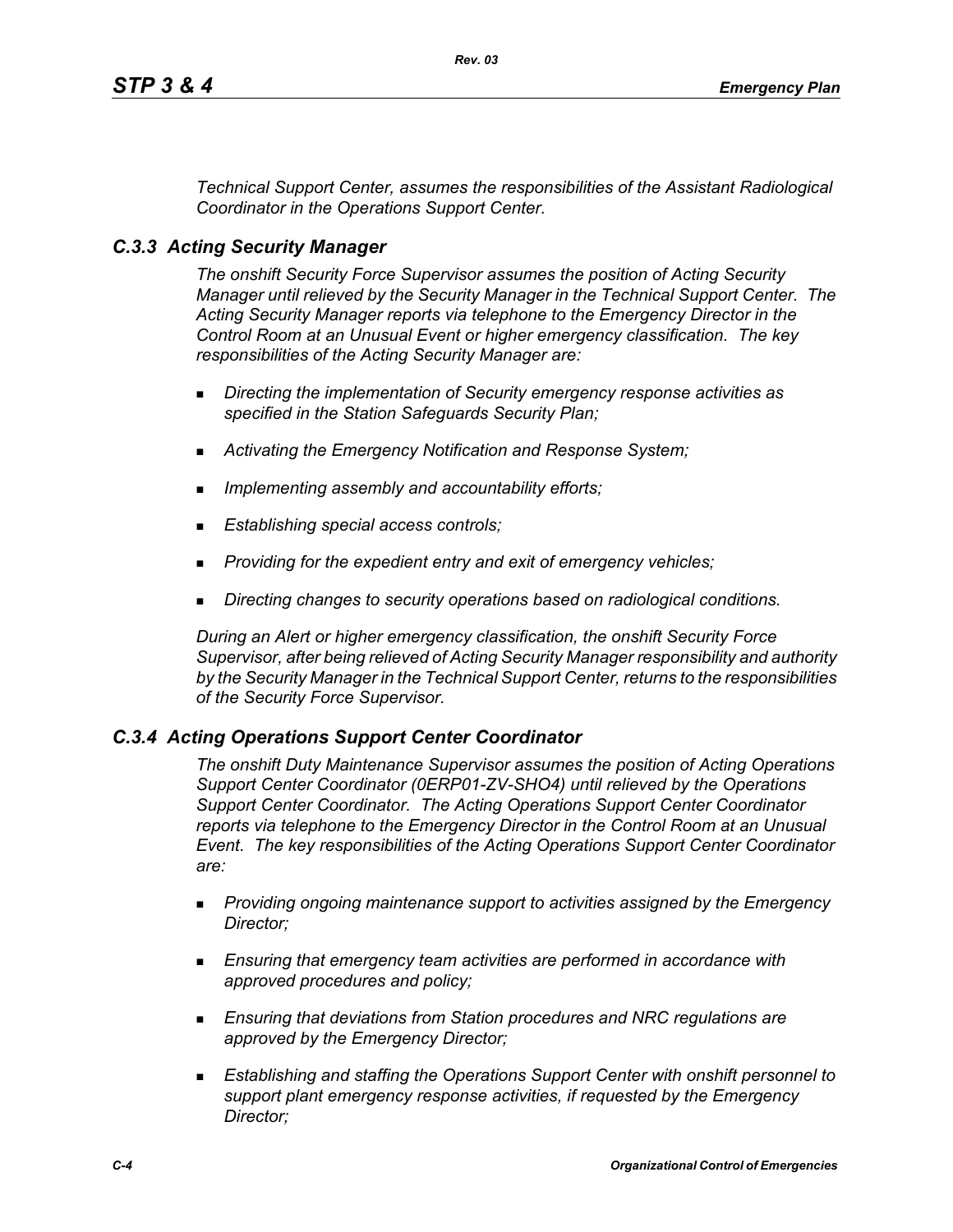*Rev. 03*

- *Ensuring that emergency teams formed and dispatched are properly briefed and status monitored;*
- *May fulfill Radiological Protection (double asterisk) functions from Table C-1, (Access Control, Dosimetry Issue, Personnel Monitoring, and Search & Rescue).*

*Alert or higher emergency classification, the onshift Duty Maintenance Supervisor, after being relieved of Acting Operations Support Center Coordinator responsibility, supports the Operations Support Center, as required.*

# *C.3.5 Shift Technical Advisor*

*The Shift Technical Advisor* (one per Reactor Type) *has the primary responsibility to assist the Emergency Director in the mitigation of accident consequences. The Shift Technical Advisor is available to Control Room personnel 24 hours per day when either*  of the four *unit*s *is above cold shutdown and is capable of being in the Control Room within ten (10) minutes or less after being notified.*

*The onsite ENS Communicator reports to the Control Room at an Unusual Event or higher emergency classification and initiates communications with the Nuclear Regulatory Commission.*

# *C.3.6 The ENS Communicator duties may be performed by the following:*

The onsite ENS Communicator reports to the Control Room at an Unusual Event or higher emergency classification and initiates communications with the Nuclear Regulatory Commission.

*Duties may be performed by the following:*

- *Personnel currently or previously licensed by NRC,*
- *SRO Management Certified Personnel.*

# *C.3.7 Plant Operators*

*The onshift Plant Operations personnel (Licensed and Non-Licensed) are responsible for:*

- *Operations of all reactor-related equipment;*
- *Coordination of activities affecting Station structures, systems and components;*
- *Equipment clearances;*
- **Activation of fire brigade and emergency <b>care** medical teams;
- *Identification of emergency classifications;*
- *Initiating notification of the Emergency Response Organization.*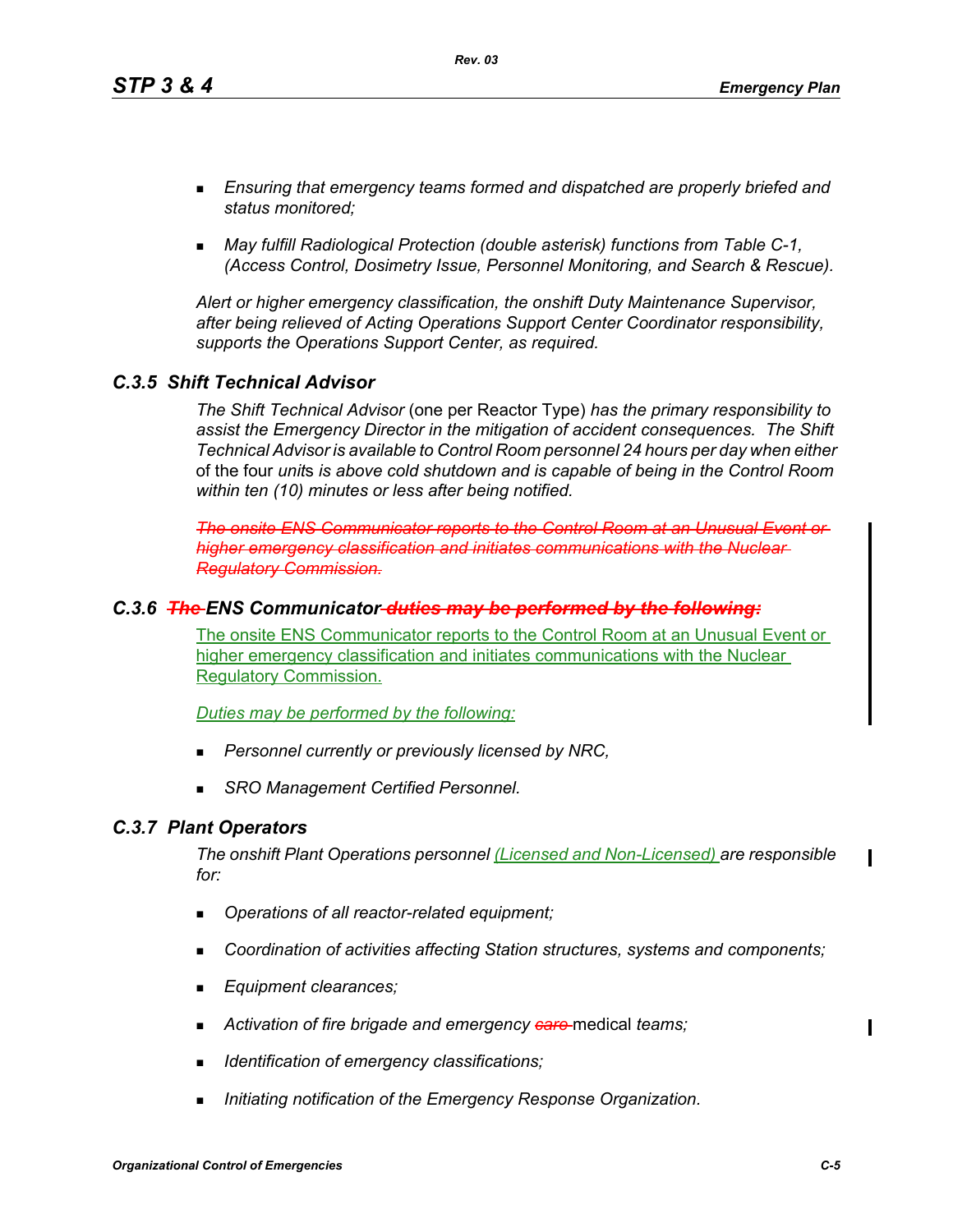*A Plant Operator is assigned to report to the affected unit's control room upon any declaration of the Emergency Plan to act as the State/County Communicator. The State/County Communicator is not required to perform plant operator duties while filling this position. The Staffing identified in Table C-1 is provided to support Emergency Plan and plant operation response requirements. Those Plant Operators not assigned onshift duties in the operation of the units by the Emergency Director report to the Operations Support Center at an Alert or higher emergency classification. The Emergency Director can utilize the Plant Operators via the Acting Operations Support Center Coordinator.* 

# *C.3.8 Onshift Chemistry Technician*

*Onshift Chemistry Technicians are responsible for post accident sampling and analysis. Chemistry personnel report to the Operations Support Center at an Alert or higher emergency classification unless otherwise directed.*

 *May fulfill Radiological Protection (double asterisk) functions from Table C-1, (RP Coverage for Corrective Actions).*

# *C.3.9 Onshift Maintenance*

*The onshift Maintenance personnel report to the Operations Support Center at an Alert or higher emergency classification or at an Unusual Event if the Acting Operations Support Center Coordinator begins activating the Operations Support Center.*

# *C.3.10 Plant Protection*

*Onshift Plant Protection personnel remain at their duty stations in accordance with the Security Plan, unless otherwise directed. Onshift Plant Protection personnel initiate notification of the Emergency Response Organization.*

 *Plant Protection or other suitably qualified individuals will function as the On-site Communicator in the Control Room.*

# *C.3.11 Emergency Response Teams*

*Emergency Response Teams typically consist of personnel who have been trained in the procedures and practices that describe the performance of their duties as Emergency Team members or leaders. As required by the emergency conditions, the Operations Support Center Coordinator may temporarily assign other plant personnel to the Emergency Teams to assist the regular team members during an emergency.*

# *C.4 Emergency Response Organization*

*Those members of the Emergency Response Organization who are not on site at the time of the emergency shall be able to augment the Onshift Response Organization within approximately 60 to and 75 minutes of being notified as specified in Table C-1 (prior to fuel load) to provide manning levels recommended in NUREG-0654.*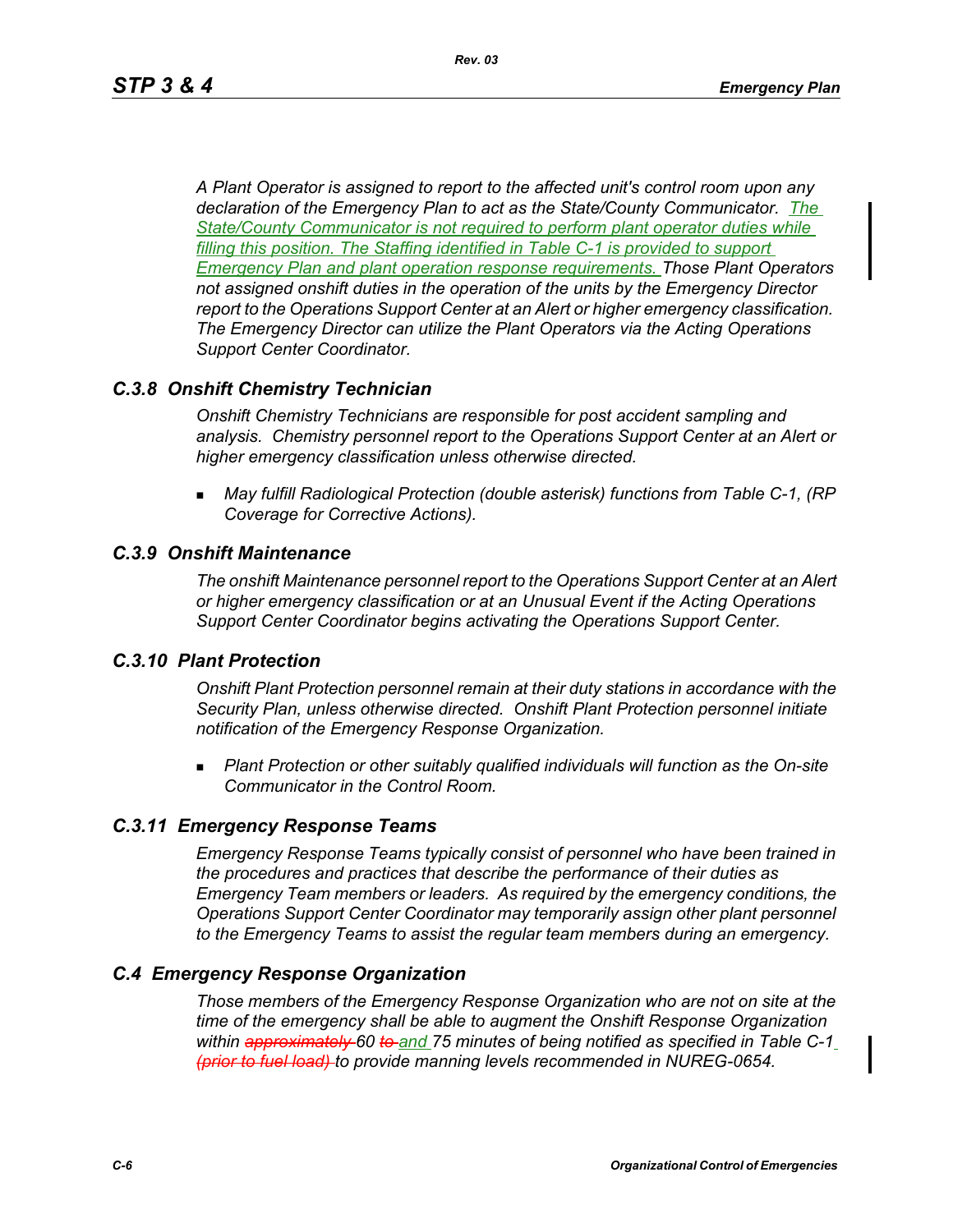*The Technical Support Center and Operations Support Center Station Emergency Response Organization are activated at an Alert emergency classification or earlier if directed by the Emergency Director. Positions for these facilities are depicted in Figure C-2 & Figure C-3. The Emergency Operations Facility and Joint Information Center are staffed at the Alert and may be activated at the discretion of the Emergency Director. Positions for these facilities are depicted in Figure C-4 & Figure C-5. The Emergency Operations Facility and Joint Information Center shall be activated at a Site Area Emergency. The Emergency Operations Facility dose projection capability is activated at an Alert classification. If during an Unusual Event the trending of plant conditions indicates the need for additional support, the Emergency Director can activate all or part of the Station Emergency Response Organization to report to the Technical Support Center, Emergency Operations Facility, Joint Information Center or Operations Support Center. The process to maintain a fully staffed Emergency Response Organization is described in 0PGP05-ZV-0003, Emergency Response Organization.*

*Modifications to the Emergency Response Organization may be made by the Emergency Director as required by the complexity of the emergency.*

*The following key Emergency Response Organization positions report to the Technical Support Center, the Operations Support Center, and the Emergency Operations Facility, and are added to the Onshift Response Organization during the declaration and mitigation of an Alert, Site Area Emergency or General Emergency. These positions can be activated by the Emergency Director at an Unusual Event emergency classification.*

#### *C.4.1 Technical Support Center Manager*

*The Technical Support Center Manager reports to the Technical Support Center at an Alert or higher and provides guidance and advice to the Control Room on plant design and coordinating engineering activities in the areas of analysis, design modifications, system response, and offsite protective action recommendations. The Technical Support Center Manager may assume the position of Emergency Director from the Shift Supervisor.*

#### *C.4.2 Operations Manager*

*The Operations Manager reports to the affected Unit's Control Room and directs the implementation of Control Room emergency response activities.*

#### *C.4.3 Radiological Manager*

*The Radiological Manager reports to the Technical Support Center and is responsible for assessing Station radiological and environmental conditions and implementing special radiological protective measures.*

#### *C.4.4 Maintenance Manager*

*The Maintenance Manager reports to the Technical Support Center and is responsible for functioning as the Technical Support Center interface for all repair team activities requested of the Operations Support Center. The Maintenance Manager ensures that*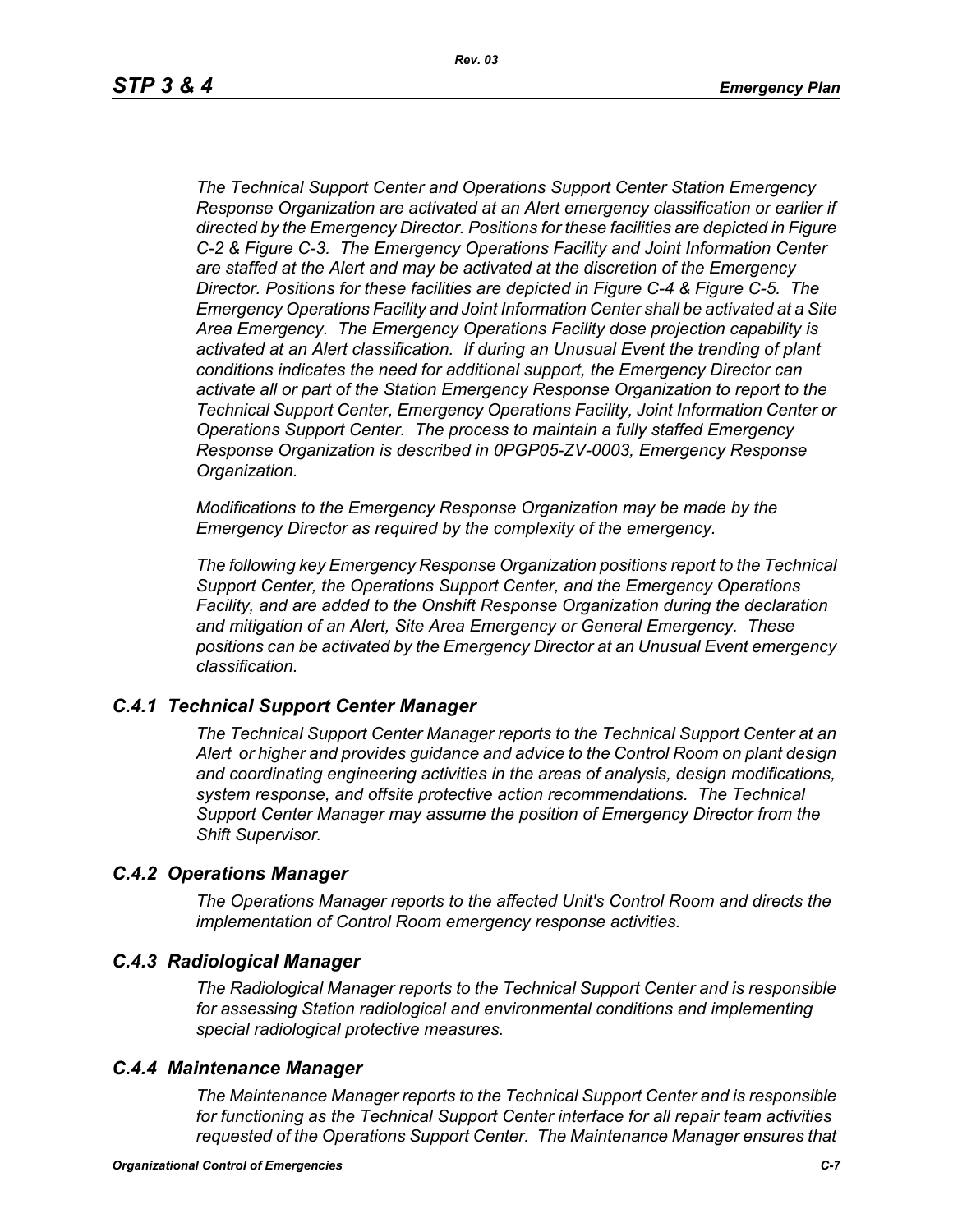*supplies, equipment and manpower to support repair efforts are available and coordinates with the other Technical Support Center Managers to establish repair team priorities.* 

#### *C.4.5 Technical Manager*

*The Technical Manager reports to the Technical Support Center and is responsible for monitoring the status of plant systems including the three fission product barriers (Fuel Cladding, Reactor Coolant System, and Containment) and identifying potential failures of key systems.* 

#### *C.4.6 Security Manager*

*The Security Manager reports to the Technical Support Center and is responsible for directing implementation of onsite security response activities, performing assembly and accountability, and assisting with Protected Area and Owner Controlled Area evacuation.* 

#### *C.4.7 Administrative Manager*

*The Administrative Manager reports to the Technical Support Center and is responsible for ensuring necessary documents are available, maintaining an overall file of records generated during the emergency, and ensuring adequate supplies are available in the Technical Support Center.* 

#### *C.4.8 Operations Support Center Coordinator*

*The Operations Support Center Coordinator reports to the Operations Support Center at an Alert or higher and assumes responsibility for Operations Support Center activities and ensures accountability of the Operations Support Center is maintained. The Operations Support Center Coordinator ensures that emergency teams formed and dispatched are properly briefed and their status monitored, resources and personnel to perform Operations Support Center activities are adequate, and adequate communications and information flow is maintained with the Technical Support Center. The Operations Support Center Coordinator ensures that deviations from Station procedures and NRC regulations are approved by the Emergency Director.* 

#### *C.4.9 Emergency Operations Facility Director*

*The Emergency Operations Facility Director reports to the Emergency Operations Facility at an Alert. At the discretion of the Emergency Director, the Emergency Operations Facility Director may activate the Emergency Operations Facility at the Alert classification. Following activation, at the discretion of the Emergency Director, the Emergency Operations Facility Director may assume Emergency Director authority and responsibilities from either the Technical Support Center Manager or Shift Supervisor, as appropriate. The Emergency Operations Facility Director is responsible*  for ensuring that an ongoing effective interface is maintained with County, State, and *Federal response agencies, functioning as the primary interface with the Station Owners, and functioning as the primary interface with the Executive Officers of the Owners. The Emergency Operations Facility Director ensures a timely response to*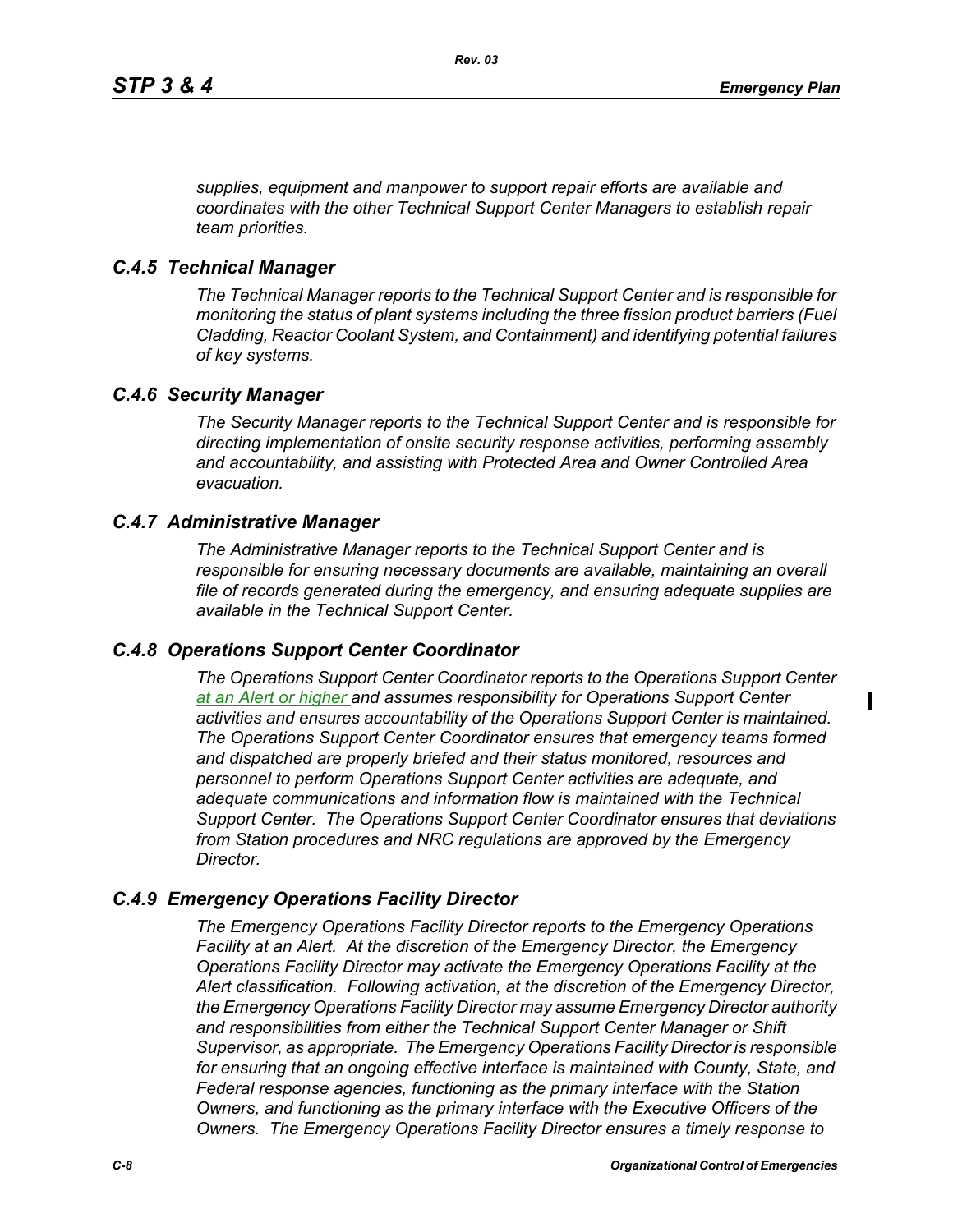*inquiries and requests for information from financial, legislative and congressional organizations, and approves major expenditures of funds. The Emergency Operations Facility Director may participate in press briefings at the Joint Information Center, if necessary.* 

#### *C.4.10 Radiological Director*

*The Radiological Director reports to the Emergency Operations Facility at an Alert and is responsible for assessing offsite radiological and environmental conditions that may impact the public. The Radiological Director directs offsite dose projection activities and advises the Emergency Director on offsite protective action recommendations for the public. The Radiological Director directs Offsite Field Team activities and environmental sampling support. The Radiological Director coordinates with the Technical Director to determine offsite protective action recommendations based on the status of the fission product barriers and the potential for a radiological release, and monitors radiological parameters which relate to Emergency Action Levels to determine if conditions warrant a change in emergency classification. The Radiological Director reviews and recommends approval of emergency exposures to Emergency Response Organization personnel in excess of Code of Federal Regulations, Title 10, Part 20 limits, determines Emergency Operations Facility radiological habitability, and recommends to the Emergency Director the issuance of Potassium Iodide. The Radiological Director functions as the primary interface with the Department of State Health Services personnel assigned to the Emergency Operations Facility, and manages radioactive waste and radiological control aspects of the Recovery operations.* 

#### *C.4.11 Technical Director*

*The Technical Director reports to the Emergency Operations Facility at an Alert and is responsible for coordinating evaluation of plant safety systems and the condition of the primary fission product barriers, and advising the Emergency Operations Facility Director on engineering issues. The Technical Director also monitors the Emergency Action Levels to determine when changes in the emergency classification may be necessary, and coordinates with the Radiological Director to determine offsite protective action recommendations based on plant status and the potential for a radiological release. The Technical Director obtains engineering information requested by Emergency Operations Facility personnel, provides technical assistance to the Technical Support Center, and independently evaluates Technical Support Center engineering activities to determine if the correct engineering priorities are established. The Technical Director assists in coordinating arrangements for obtaining contract-engineering support.* 

#### *C.4.12 Support Organization Director*

*The Support Organization Director reports to the Emergency Operations Facility at an Alert and is responsible for coordinating the interaction with offsite agencies and support organizations, ensuring communications systems are maintained operable and additional communications are provided as necessary, and arranges for special assistance to South Texas Project Electric Generating Station employees and their families with special needs during an emergency. The Support Organization Director*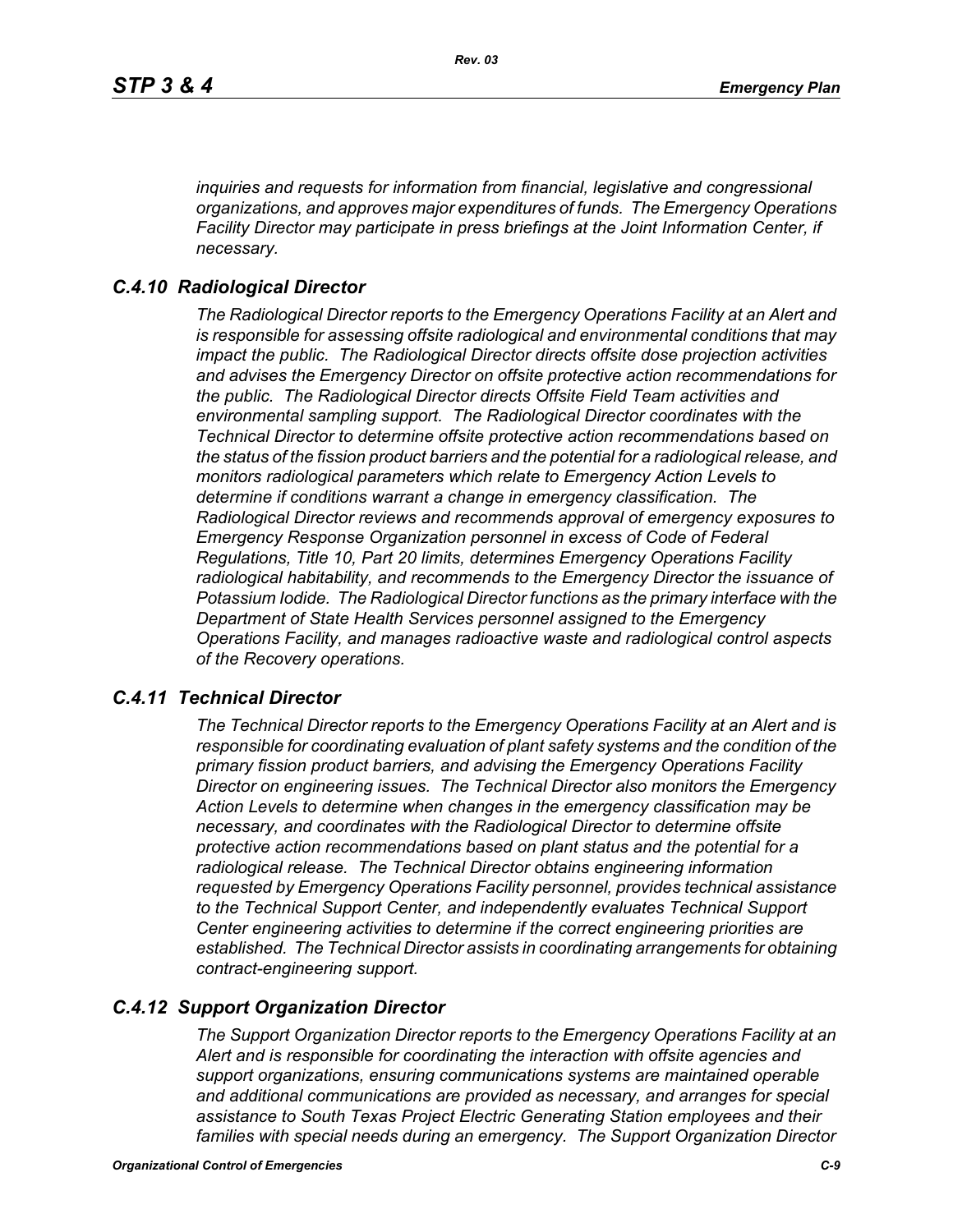*ensures adequate and timely information is provided to offsite agencies, and ensures arrangements are in place to process support personnel to meet training, security, and radiological requirements. The Support Organization Director coordinates and maintains a status of South Texas Project Electric Generating Station support requested by County, State, and Federal agencies.*

## *C.4.13 Licensing Director*

*The Licensing Director reports to the Emergency Operations Facility at an Alert and monitors the open line between the Control Room and NRC and provides information to the NRC regarding Emergency Operations Facility activities. The Licensing Director functions as the primary liaison with NRC personnel responding to the emergency, and ensures administrative and logistics support is provided to the NRC.*

## *C.4.14 Joint Information Center Director*

*The Joint Information Center Director reports to the Joint Information Center at an Alert and is responsible for overall JIC management of activation and operation. Provides information to the public of onsite status and conditions. Provides rumor control and public inquiry information. Ensures timely and accurate information is disseminated to the media. Coordinates media tours of emergency facilities.* 

*Discuss plant status with offsite agency Public Information Officers (PIO) located at the JIC as well as the Governor's Division of Emergency Management PIO in Austin when possible. Schedules interviews with the media as needed. Corrects misinformation/ rumors during press briefings and ensures updated news release transmittals.*

#### *C.4.15 Company Spokesperson*

*The Company Spokesperson reports to the Joint Information Center at an Alert and is responsible for providing South Texas Project information to the news media. Also approves press releases and maintains contact with the Site Public Affairs Coordinator. Meets with offsite agency Public Information Officers (PIO) prior to news briefings. Designates personnel to make public comment on the emergency. Schedules frequent news conferences in order to apprise media of current information.* 

#### *C.4.16 Media Relations Manager*

*The Media Relations Manager reports to the Joint Information Center at an Alert and is responsible for the timely accurate flow of information to the media, coordinates schedules and announces the press briefings and conferences, responds to media inquiries for information, arranges interviews, responds to media telephone inquiries, coordinates tours to other emergency response facilities as directed.*

#### *C.4.17 Public Inquiry Manager*

*The Public Inquiry Manager reports to the Joint Information Center at an Alert and is responsible for monitoring media outlets and public inquiries and reports and rectifies erroneous information, coordinates activities of media inquiry telephone responders, ensures monitoring of news outlets, coordinates correction of rumors/media*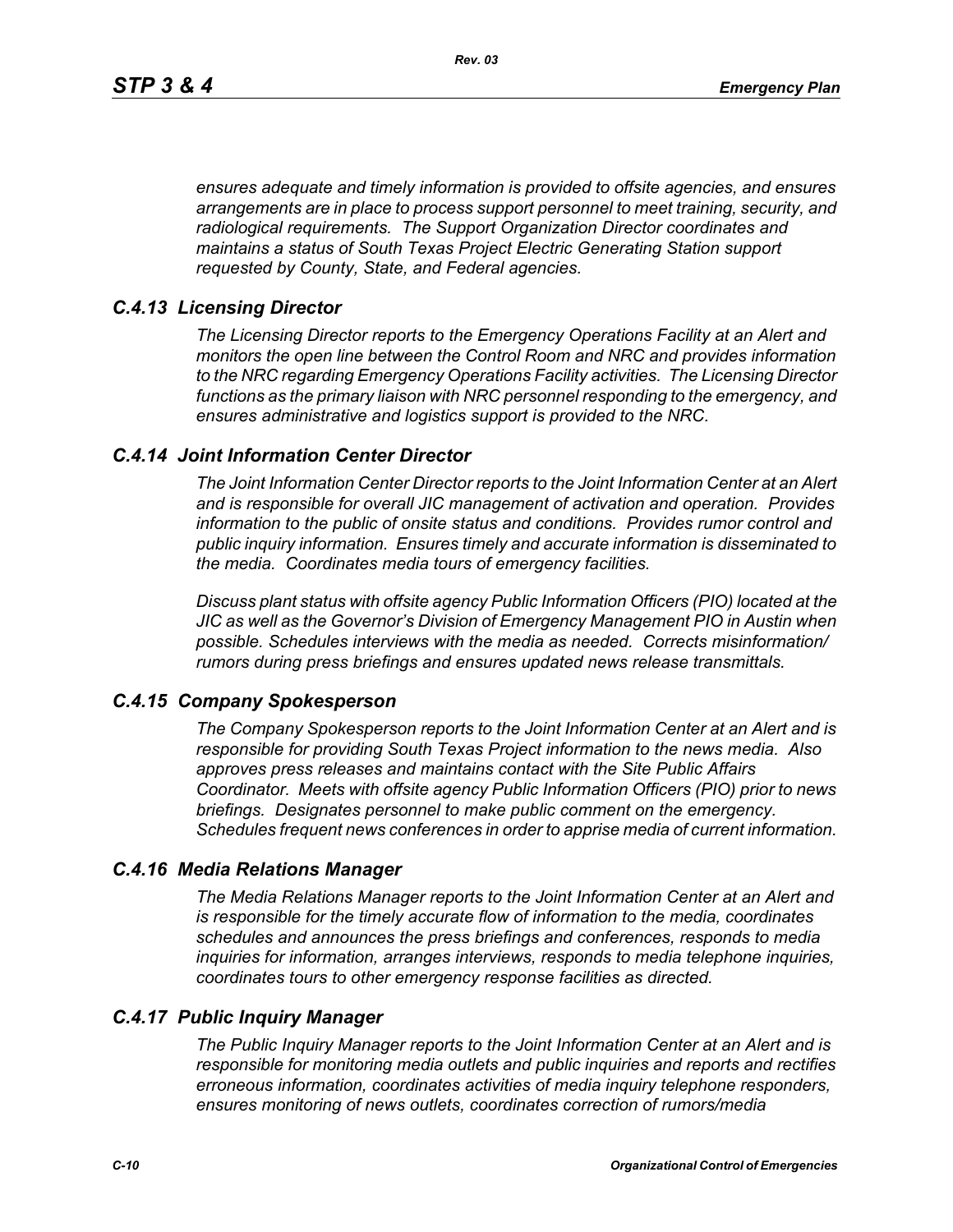*misinformation, provides public inquiry staff with press releases and corrected rumor information.*

#### *Table C-1 Minimum Staffing Requirements (STPEGS) (Including Capability for Additional Staffing) (Page 1 of 3)*

| <b>MAJOR</b><br><b>FUNCTIONAL</b>                                     | <b>POSITION</b>                                         | UNIT 1          | $UNIT-2$        | <b>ONSITE</b>  | AVAILABLE 60    | AVAILABLE75     |
|-----------------------------------------------------------------------|---------------------------------------------------------|-----------------|-----------------|----------------|-----------------|-----------------|
| <b>AREA</b>                                                           | <b>TITLE</b>                                            | <b>ONSHIFT*</b> | <b>ONSHIFT*</b> | <b>ONSHIFT</b> | <b>MINUTES#</b> | <b>MINUTES#</b> |
| Plant<br><b>Operations</b>                                            | <b>Shift</b><br><b>Supervisor</b>                       |                 |                 | $\overline{2}$ |                 |                 |
| and<br>Assessment of<br>Operational                                   | Unit<br><b>Supervisor</b>                               | $\overline{1}$  | $\overline{1}$  |                |                 |                 |
| Aspects                                                               | <b>Reactor</b><br><b>Operators</b>                      | $\overline{2}$  | $\overline{2}$  | ÷              |                 |                 |
|                                                                       | Plant<br><b>Operators</b>                               | $\overline{2}$  | $\overline{2}$  |                |                 |                 |
|                                                                       | <b>Shift Technical</b><br><b>Advisor</b>                |                 |                 | $1***$         |                 |                 |
|                                                                       | Plant<br><b>Operations</b><br><b>Discipline</b><br>Lead | $\equiv$        |                 | ÷,             | $\equiv$        | 1##             |
|                                                                       |                                                         |                 |                 |                |                 |                 |
| Emergency<br>Direction and<br>Control ***<br>(Emergency-<br>Director) | <b>Shift</b><br><b>Supervisor</b>                       | $1***$          | $1***$          |                |                 |                 |
|                                                                       |                                                         |                 |                 |                |                 |                 |
| <b>Notification/Co</b><br>mmunications                                |                                                         |                 |                 | $\overline{2}$ |                 | $\overline{2}$  |
|                                                                       |                                                         |                 |                 |                |                 |                 |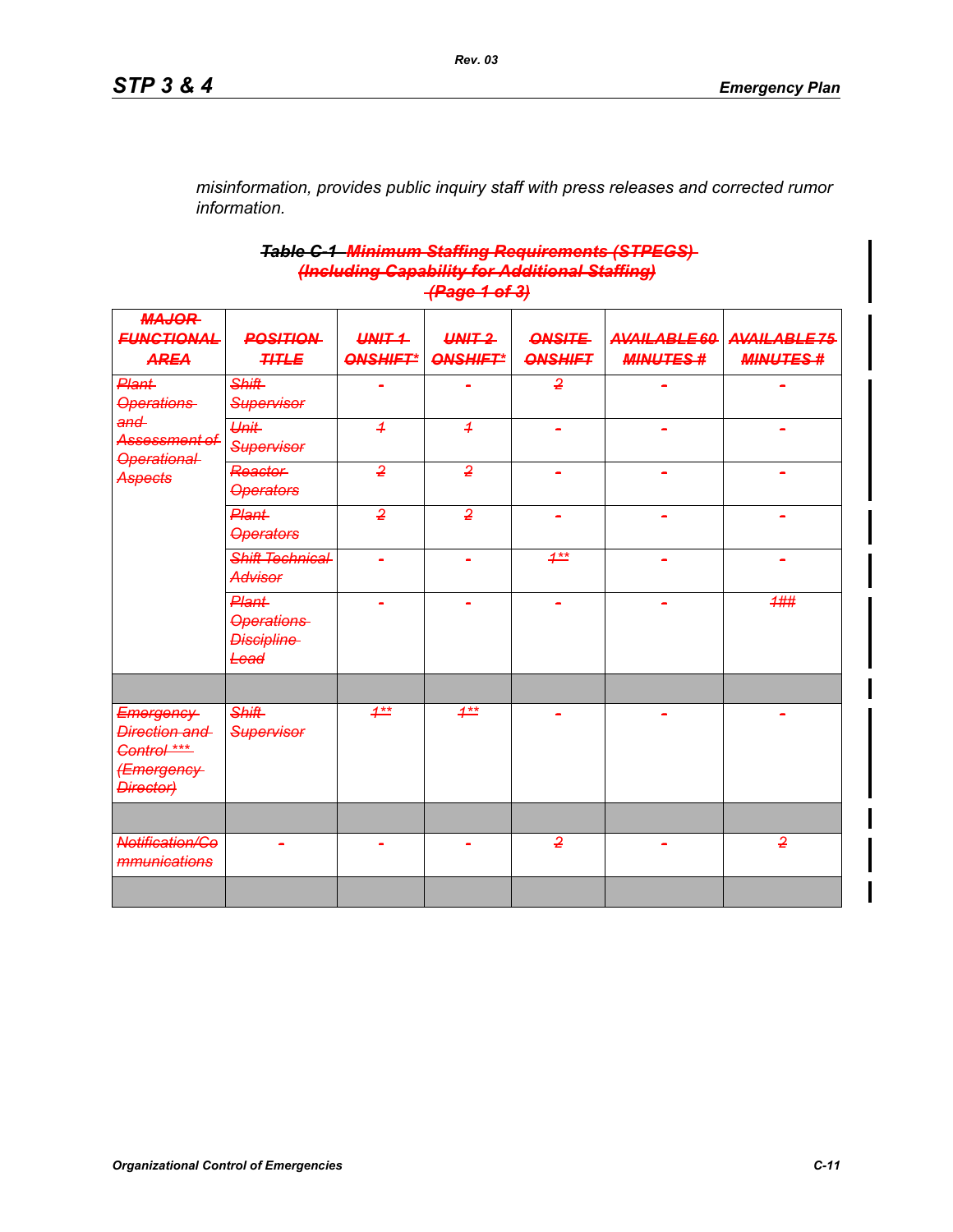|                                                                                                                                       |                                                                       |                            | u ugu 4 vi v <i>j</i>       |                                 |                                 |                                 |
|---------------------------------------------------------------------------------------------------------------------------------------|-----------------------------------------------------------------------|----------------------------|-----------------------------|---------------------------------|---------------------------------|---------------------------------|
| <b>MAJOR</b><br><b>FUNCTIONAL</b><br><b>AREA</b>                                                                                      | <b>POSITION</b><br><b>TITLE</b>                                       | $WHT +$<br><b>ONSHIFT*</b> | $UNIT-2$<br><b>ONSHIFT*</b> | <b>ONSITE</b><br><b>ONSHIFT</b> | AVAILABLE 60<br><b>MINUTES#</b> | AVAILABLE75<br><b>MINUTES #</b> |
| Radiological-<br><b>Accident</b><br><b>Assessment</b><br>and Support of<br><b>Operational</b><br><b>Accident</b><br><b>Assessment</b> | Emergency<br><b>Director</b>                                          |                            |                             |                                 |                                 | $\overline{1}$                  |
|                                                                                                                                       | Senior Health<br><b>Physics</b><br>Expertise<br>(Dose-<br>Assessment) |                            |                             | $\overline{4}$                  |                                 |                                 |
|                                                                                                                                       | RP<br><b>Technicians</b><br>(onsite/offsite-<br>surveys)              |                            |                             | $\overline{2}$                  | ه                               | 4                               |
|                                                                                                                                       | <b>Chemistry</b><br><b>Technician</b>                                 | $\blacksquare$             | $\blacksquare$              | $\overline{1}$                  | $\overline{a}$                  | $\overline{1}$                  |
| <b>Plant System</b><br><b>Engineering</b>                                                                                             | <b>Shift Technical</b><br><b>Advisor</b>                              |                            |                             | $4**$                           |                                 |                                 |
|                                                                                                                                       | <b>Nuclear</b><br>Engineer                                            | ä,                         | ÷,                          |                                 | $\overline{1}$                  |                                 |
|                                                                                                                                       | Electrical-<br>Engineer                                               |                            |                             |                                 |                                 | $\overline{1}$                  |
|                                                                                                                                       | <b>Mechanical</b><br>Engineer                                         | $\blacksquare$             | $\blacksquare$              | ÷                               |                                 | $\overline{1}$                  |
| Repair and<br>Corrective                                                                                                              | Radwaste<br><b>Operator</b>                                           | $1^{**}$                   | $1^{**}$                    |                                 |                                 |                                 |
| <b>Actions</b>                                                                                                                        | <b>Mechanical</b><br><b>Maintenance</b>                               | Δ                          |                             | $4**$                           |                                 | $\overline{1}$                  |
|                                                                                                                                       | Electrical-<br><b>Maintenance</b>                                     |                            |                             | $4**$ AND 1                     |                                 | $\overline{1}$                  |
|                                                                                                                                       | $\underline{AC}$<br><b>Technician</b>                                 |                            |                             | $\overline{1}$                  |                                 |                                 |
|                                                                                                                                       |                                                                       |                            |                             |                                 |                                 |                                 |

#### *Table C-1 Minimum Staffing Requirements (STPEGS) (Including Capability for Additional Staffing) (Page 2 of 3)*

*Rev. 03*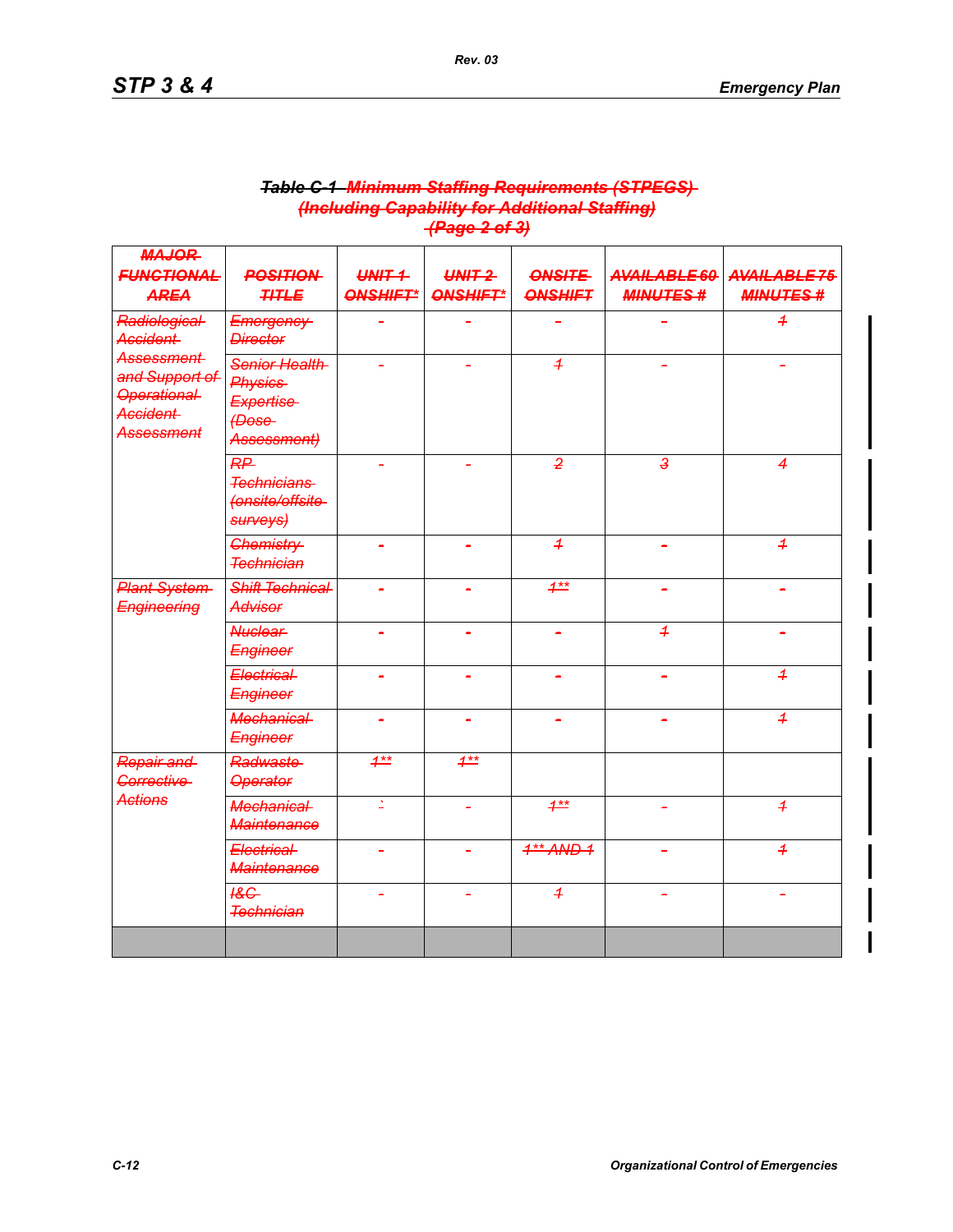| <b>MAJOR</b>                                                      |                                                                                                                                                                                                                             |                                   |                             |                                                                                   |                                  |                                |
|-------------------------------------------------------------------|-----------------------------------------------------------------------------------------------------------------------------------------------------------------------------------------------------------------------------|-----------------------------------|-----------------------------|-----------------------------------------------------------------------------------|----------------------------------|--------------------------------|
| <b>FUNCTIONAL</b><br><b>AREA</b>                                  | <b>POSITION</b><br><b>TITLE</b>                                                                                                                                                                                             | $U\setminus V$<br><b>ONSHIFT*</b> | $UNIT-2$<br><b>ONSHIFT*</b> | <b>ONSITE</b><br><b>ONSHIFT</b>                                                   | AVAILABLE 60<br><b>MINUTES #</b> | AVAILABLE75<br><b>MINUTES#</b> |
| <b>Protective</b><br><b>Actions</b>                               | RP<br><b>Technicians</b><br><b>Access</b><br>Control/RP<br>Coverage for<br>corrective<br>actions.<br>search and<br>rescue, first<br>aid, and fire-<br><b>fighting/Perso</b><br>$m$ e $+$<br>Monitoring/<br><b>Dosimetry</b> |                                   |                             | $2**$                                                                             | 4                                |                                |
|                                                                   |                                                                                                                                                                                                                             |                                   |                             |                                                                                   |                                  |                                |
| Fire-<br><b>Suppression</b>                                       | <b>Plant</b><br><b>Operations</b><br>personnel                                                                                                                                                                              |                                   |                             | Fire-<br>Brigade per<br><b>Technical</b><br><b>Specificatio</b><br>A <sub>S</sub> | <b>Local Support</b>             | <b>Local Support</b>           |
| <b>Rescue</b><br><b>Operations</b><br>and First Aid               | <b>Plant</b><br><b>Protection</b><br>Personnel                                                                                                                                                                              | L,                                | L.                          | $2**$                                                                             | <b>Local Support</b>             | <b>Local Support</b>           |
| Site Access<br>Control and<br>Personnel-<br><b>Accountability</b> | <b>Plant</b><br><b>Protection</b><br><b>Personnel</b><br><b>(Security/Com</b><br>munications/P<br>ersonnel-<br>Accountability)                                                                                              | L                                 |                             | All per<br>Security-<br>Plan                                                      |                                  |                                |
|                                                                   | <b>TOTAL</b>                                                                                                                                                                                                                | 5                                 | 5                           | 45                                                                                | 8                                | 4 <sup>3</sup>                 |

#### *Table C-1 Minimum Staffing Requirements (STPEGS) (Including Capability for Additional Staffing) (Page 3 of 3)*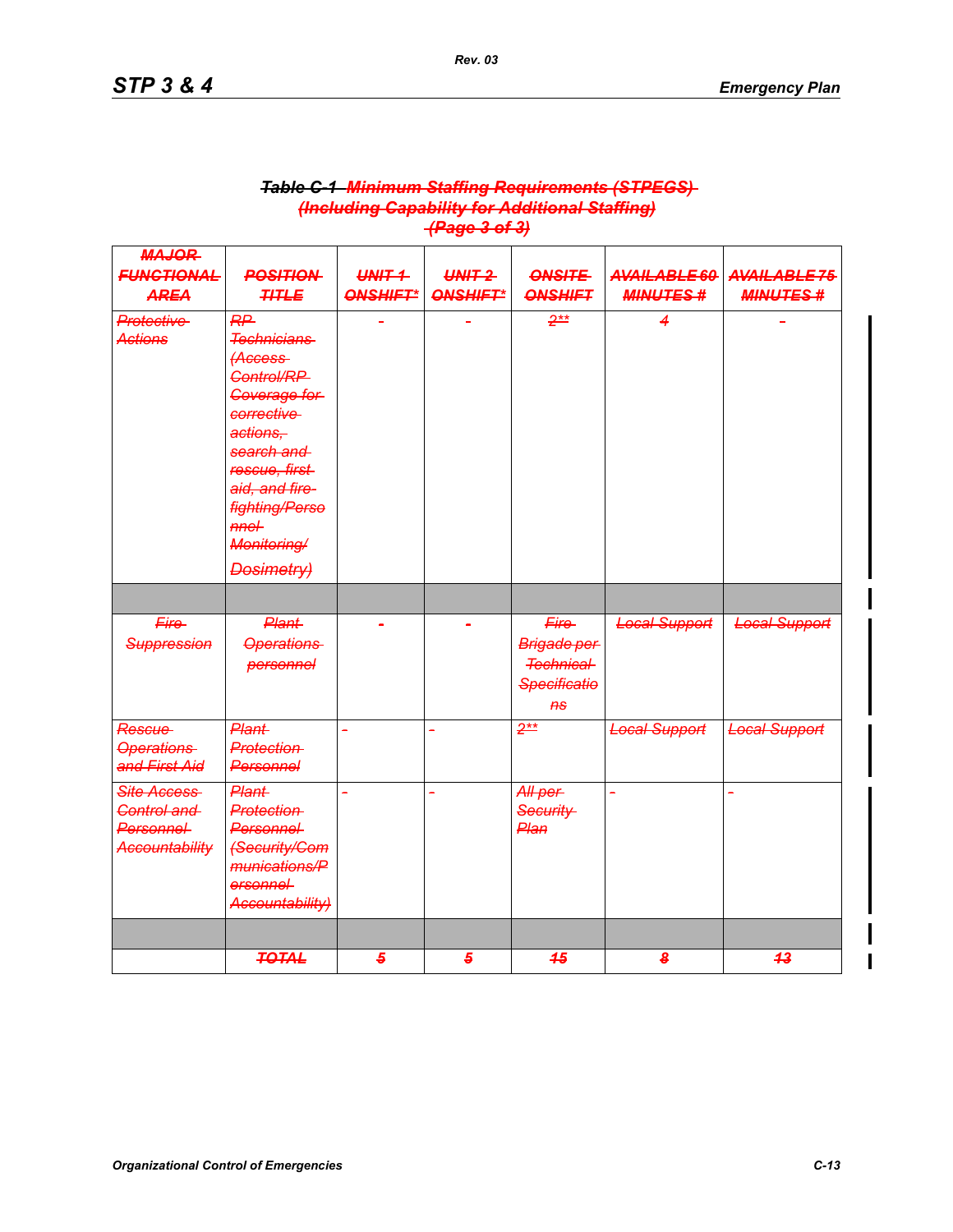- *Notes: \* For each unaffected unit in operation, maintain at least one Unit Supervisor, two Reactor Operators, and two Plant Operators. In accordance with Section 6.0 of the Technical Specifications for each unit, the shift crew composition may be less than the minimum number of operators (licensed or non-licensed) shown above for a period of time not to exceed two (2) hours in order to accommodate unexpected absences of on-duty shift crew members, provided immediate actions are taken to restore the crew composition. The minimum staff for a unit in cold shutdown will be one Senior Reactor Operator, one Reactor Operator, and one Plant Operator for that unit.*
	- *\*\* These positions may be covered by onshift personnel assigned other functions.*
	- *\*\*\* Overall, direction of emergency response to be assumed by the Emergency Director at the Emergency Operations Facility when all centers are fully manned. Direction of minute-to-minute facility operation remains with senior manager in the Technical Support Center or Control Room.*
	- *# Although such a short response time may be achieved in many cases, it is not possible to assure this response time in every instance.*
	- *## This position is filled by personnel with plant operations experience*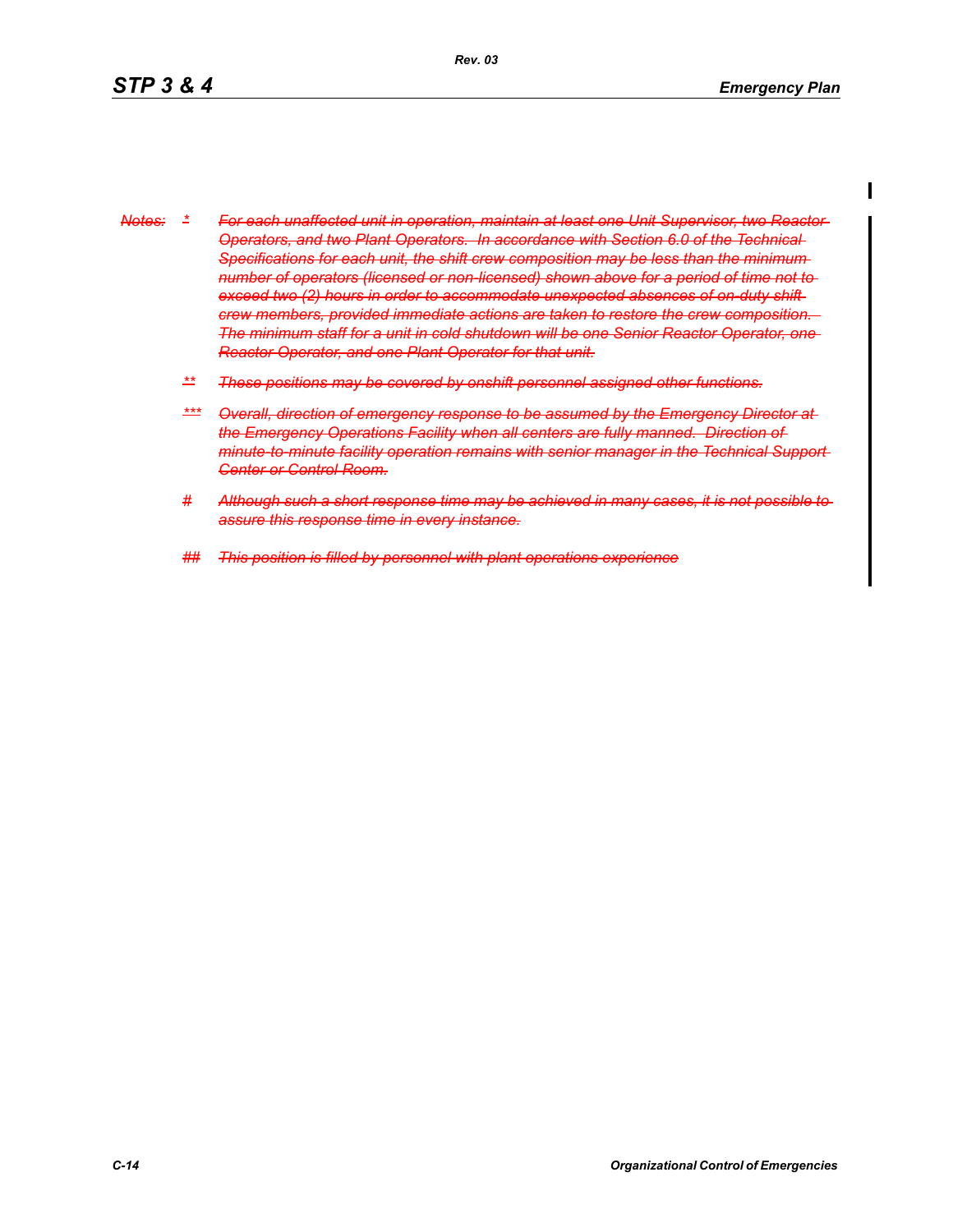| <b>Staffing)</b><br>HPage 1 of 3)                                     |                                                                          |                                                       |                                                |                                 |                                         |  |  |  |
|-----------------------------------------------------------------------|--------------------------------------------------------------------------|-------------------------------------------------------|------------------------------------------------|---------------------------------|-----------------------------------------|--|--|--|
| <b>MAJOR</b><br><b>FUNCTIONAL AREA</b>                                | <b>POSITION</b><br><b>TITLE</b>                                          | <b>UNIT 1/2</b><br><b>ONSHIFT*</b><br><b>Per Unit</b> | <b>UNIT 3/4</b><br>ONSHIFT*<br><b>Per Unit</b> | <b>ONSITE</b><br><b>ONSHIFT</b> | <b>AVAILABLE 60</b><br><b>MINUTES #</b> |  |  |  |
| <b>Plant Operations</b><br>and Assessment of                          | <b>Shift Supervisor</b>                                                  |                                                       |                                                | $\overline{2}$                  |                                         |  |  |  |
| <b>Operational</b><br><del>Aspects</del>                              | <b>Unit Supervisor</b>                                                   | $\overline{\mathcal{L}}$                              | $\overline{1}$                                 | Ξ                               |                                         |  |  |  |
|                                                                       | Reactor<br><b>Operators</b>                                              | $\overline{2}$                                        | $\overline{2}$                                 |                                 |                                         |  |  |  |
|                                                                       | <b>Plant Operators</b>                                                   | $\overline{2}$                                        | $\overline{2}$                                 |                                 |                                         |  |  |  |
|                                                                       | Shift Technical<br>Advisor                                               | ۰                                                     | È.                                             | $2**$                           |                                         |  |  |  |
|                                                                       | <b>Plant Operations</b><br><b>Discipline Lead</b>                        | Ξ                                                     | È.                                             | È.                              | $\pm$                                   |  |  |  |
|                                                                       |                                                                          |                                                       |                                                |                                 |                                         |  |  |  |
| <b>Emergency Direction</b><br>and Control ***<br>(Emergency Director) | <b>Shift Supervisor</b>                                                  | $4**$                                                 | $1^{**}$                                       |                                 |                                         |  |  |  |
|                                                                       |                                                                          |                                                       |                                                |                                 |                                         |  |  |  |
| Notification/<br><b>Communications</b>                                | È.                                                                       | É                                                     | $\equiv$                                       | $\overline{2}$                  | $\overline{2}$                          |  |  |  |
|                                                                       |                                                                          |                                                       |                                                |                                 |                                         |  |  |  |
| Radiological Accident<br>Assessment and                               | <b>Emergency</b><br><b>Director</b>                                      | È.                                                    | $\equiv$                                       | $\Xi$                           | $\overline{\pm}$                        |  |  |  |
| <b>Support of Operational</b><br>Accident Assessment                  | Senior Health<br><b>Physics</b><br><b>Expertise (Dose</b><br>Assessment) | Ë                                                     | Ξ                                              | $\overline{1}$                  |                                         |  |  |  |
|                                                                       | <b>RP Technicians</b><br>(onsite/offsite-<br><b>SUrveys)</b>             | ۰                                                     | ÷                                              | $\overline{2}$                  | $\overline{f}$                          |  |  |  |
|                                                                       | <b>Chemistry</b><br><b>Technician</b>                                    | É                                                     |                                                | $\pm$                           | $\pm$                                   |  |  |  |

# *Table C-1 Minimum Staffing Requirements (STPEGS) (Including Capability for Additional*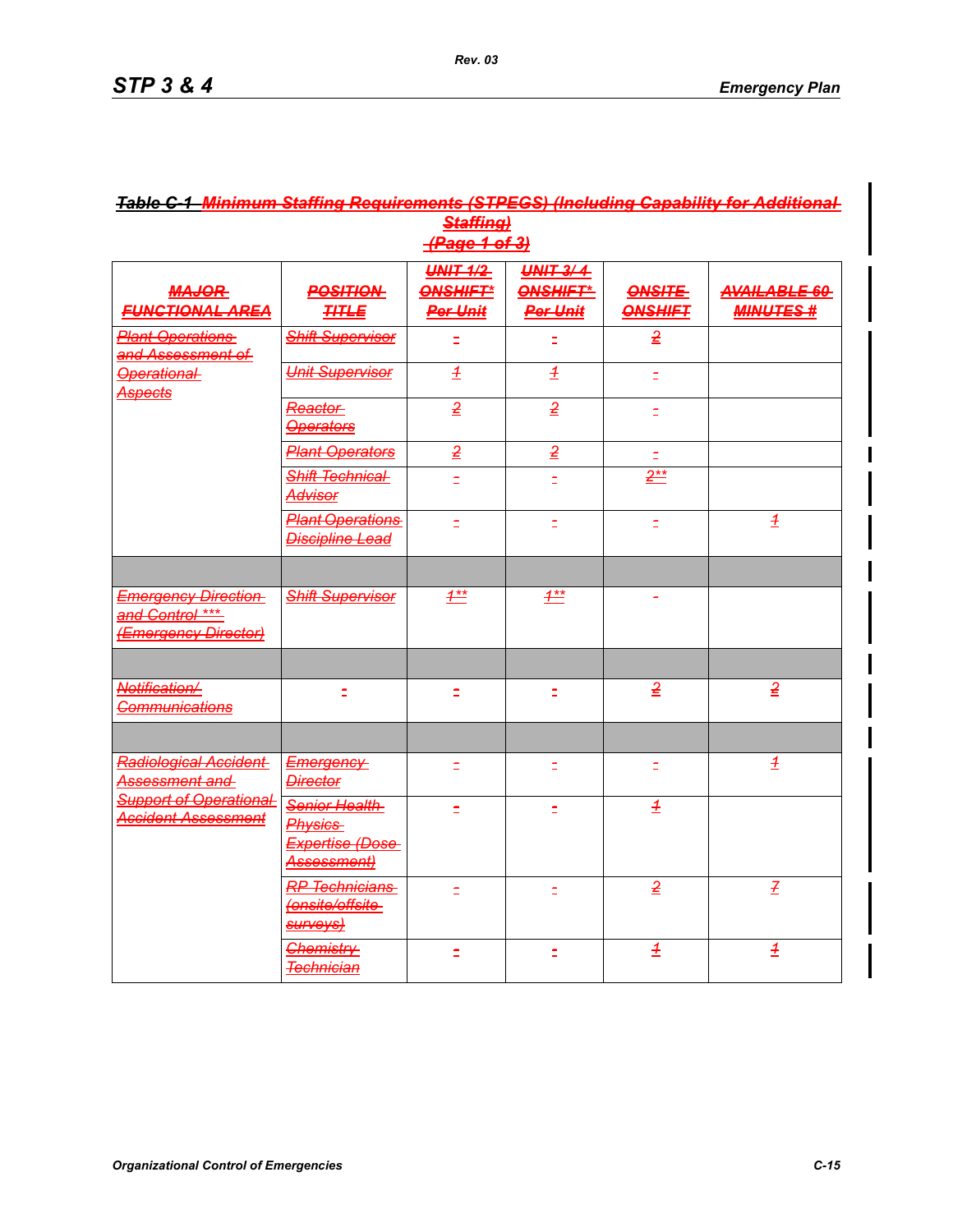| <b>MAJOR</b><br><b>FUNCTIONAL AREA</b>         | <b>POSITION</b><br><b>THTLE</b>                                                                                                                                                            | <b>UNIT 1/2</b><br><b>ONSHIFT</b><br><b>Per Unit</b> | <b>UNIT 3/4</b><br><b>ONSHIFT*</b><br><b>Per Unit</b> | <b>ONSITE</b><br><b>ONSHIFT</b> | AVAILABLE 60<br><b>MINUTES#</b> |
|------------------------------------------------|--------------------------------------------------------------------------------------------------------------------------------------------------------------------------------------------|------------------------------------------------------|-------------------------------------------------------|---------------------------------|---------------------------------|
| <b>Plant System</b><br><b>Engineering</b>      | Shift Technical<br><del>Advisor</del>                                                                                                                                                      |                                                      |                                                       | $2^{**}$                        |                                 |
|                                                | Nuclear<br><b>Engineer</b>                                                                                                                                                                 | È,                                                   | È,                                                    | È,                              | $\pm$                           |
|                                                | Electrical-<br><u>Engineer</u>                                                                                                                                                             | Ξ                                                    | Ξ                                                     | È.                              | $\overline{\pm}$                |
|                                                | Mechanical-<br><b>Engineer</b>                                                                                                                                                             | Ξ                                                    | Ē,                                                    | Ξ                               | $\overline{\pm}$                |
| <b>Repair and Corrective</b><br><u>Actions</u> | Radwaste<br><b>Operator</b>                                                                                                                                                                | $1^{**}$                                             | $1^{**}$                                              |                                 |                                 |
|                                                | Mechanical<br>Maintenance                                                                                                                                                                  | È                                                    | Ξ                                                     | $\frac{4**}{4}$                 | $\overline{\pm}$                |
|                                                | Electrical-<br><b>Maintenance</b>                                                                                                                                                          | Ξ                                                    | É                                                     | $4**$ and 1                     | $\overline{1}$                  |
|                                                | <b>I&amp;C Technician</b>                                                                                                                                                                  | Ξ                                                    | Ξ                                                     | $\pm$                           |                                 |
| <b>Protective Actions</b>                      | <b>RP Technicians</b><br>Control/RP<br><b>Coverage for</b><br>corrective<br>actions, search<br>and rescue, first-<br>aid, and fire-<br>fighting/<br>Personnel<br>Monitoring/<br>Dosimetry) |                                                      |                                                       | $2^{**}$                        | $\overline{4}$                  |
|                                                |                                                                                                                                                                                            |                                                      |                                                       |                                 |                                 |

# *Table C-1 Minimum Staffing Requirements (STPEGS) (Including Capability for Additional Staffing)*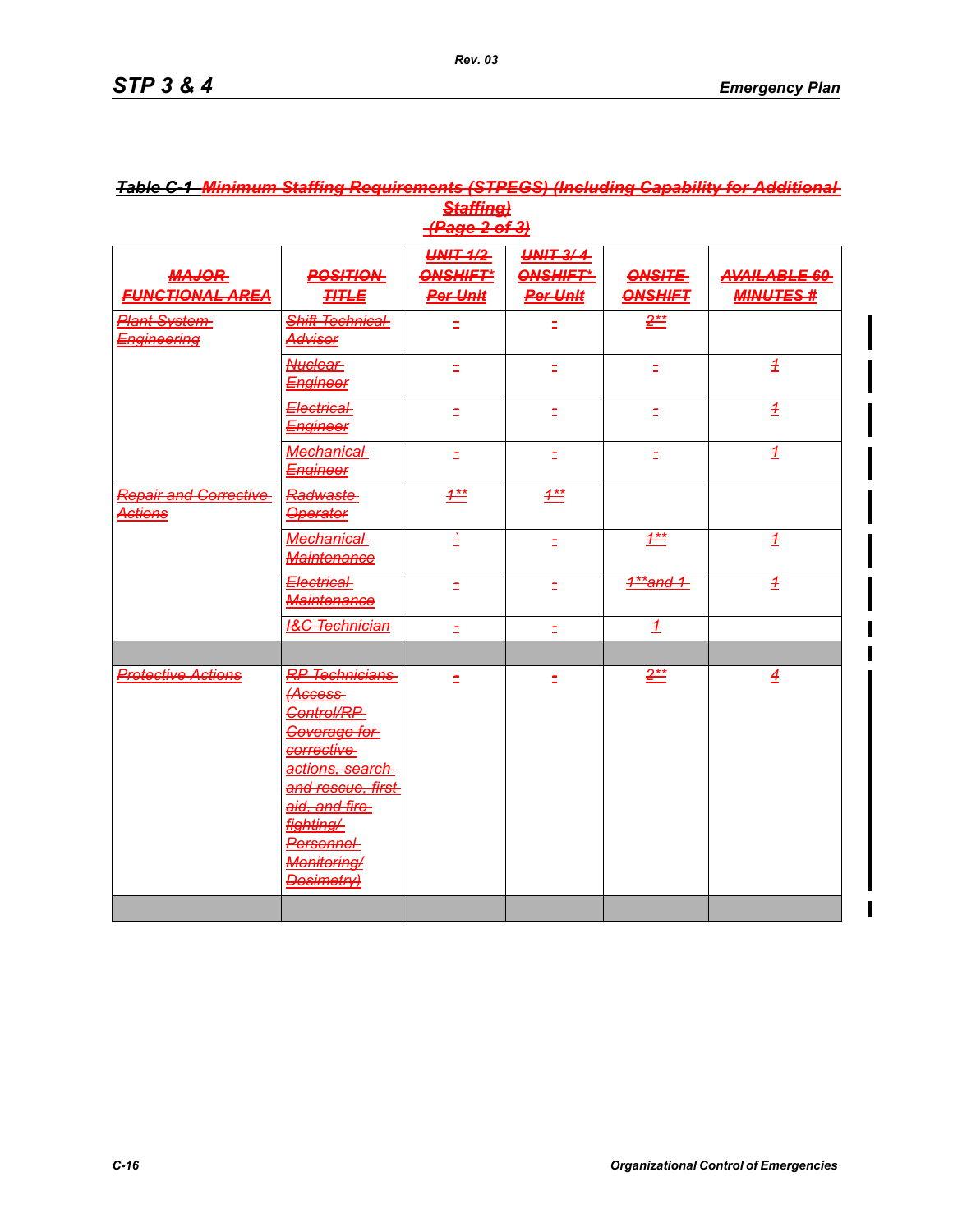| (Dana 2 af 2)<br>11 886 V V V                                                                                 |                                                                                                                                                                                                                                                                       |                                                                                                     |                                                                                                                  |                                                                                               |                                                                            |  |  |  |
|---------------------------------------------------------------------------------------------------------------|-----------------------------------------------------------------------------------------------------------------------------------------------------------------------------------------------------------------------------------------------------------------------|-----------------------------------------------------------------------------------------------------|------------------------------------------------------------------------------------------------------------------|-----------------------------------------------------------------------------------------------|----------------------------------------------------------------------------|--|--|--|
| MA IOB<br>ШАССИТ<br>EHNCTIONAL ADEA<br>-unununut rinch                                                        | <b>DOCITION</b><br><u>гоонголт</u><br>TITI E<br><del>,,,,,,,</del>                                                                                                                                                                                                    | IINIT 4/2<br><del>uwa we</del><br>$\bigcap$<br><b>MARTINE E</b><br>Dor I Init<br><del>rer omi</del> | IINIT 2/A<br><del>, 11111</del><br><b>OMCLIET*</b><br><u> 2002/01/07 12:</u><br>Dor I Init<br><del>rer omt</del> | $\bigcap$<br>$rac{1}{2}$<br><b>ONSUIET</b><br><del>onomm-</del> r                             | AYAII ADIE<br>AVAILTAL JA VV<br><i>MINIITES #</i><br><del>mmvo 120 m</del> |  |  |  |
| Fire Sunnreccion<br><del>riid ouppression</del>                                                               | <b>D</b> lant Onarations<br><del>r iam opcialions</del><br>narconnal<br><del>voi sumoi</del>                                                                                                                                                                          |                                                                                                     |                                                                                                                  | Eiro Prinodo<br><del>r ile bilgauc-</del><br><del>per Technical</del><br><b>Specification</b> | Local Runnort<br><del>Lutai Suppon</del>                                   |  |  |  |
| <b>Rescue Operations</b><br><del>and First Aid</del>                                                          | <del>Plant Protection-</del><br>Darconnal<br><del>r croomrci</del>                                                                                                                                                                                                    |                                                                                                     |                                                                                                                  | $2**$                                                                                         | <b>Local Support</b>                                                       |  |  |  |
| <del>Site Access Control</del> -<br><del>and Personnel</del> -<br>Accountability<br><del>Accountability</del> | Diant Drotaction<br><del>riam rivicciiom</del><br>Personnel<br><del>r crsomner</del><br>Security/Commu<br><del>occumty/Commid</del><br>nicatione/<br><del>ilitativnər</del><br>Darconnol<br><del>rci suimar</del><br><i>Accountability</i><br><del>Accountaimty</del> |                                                                                                     |                                                                                                                  | <i>All nar</i><br><del>nii por</del><br><del>Security Plan</del>                              |                                                                            |  |  |  |
|                                                                                                               |                                                                                                                                                                                                                                                                       |                                                                                                     |                                                                                                                  |                                                                                               |                                                                            |  |  |  |
|                                                                                                               | <b>TOTAL</b><br>7. SERE                                                                                                                                                                                                                                               | 5/I Init<br><u>eremin</u>                                                                           | <b>E</b> ll Init<br>$\sigma$ on $\sigma$                                                                         | 45                                                                                            | 24                                                                         |  |  |  |

# *Table C-1 Minimum Staffing Requirements (STPEGS) (Including Capability for Additional Staffing)*

- *Notes: \* For each unaffected unit in operation, maintain at least one Unit Supervisor, two Reactor Operators, and two Plant Operators. In accordance with Section 6.0 of the Technical Specifications for each unit, the shift crew composition may be less than the minimum number of operators (licensed or non-licensed) shown above for a period of time not to exceed two (2) hours in order to accommodate unexpected absences of on-duty shift crew members, provided immediate actions are taken to restore the crew composition. The minimum staff for a unit in cold shutdown will be one Senior Reactor Operator, one Reactor Operator, and one Plant Operator for that unit.*
	- *\*\* These positions may be covered by onshift personnel assigned other functions.*
	- *\*\*\* Overall, direction of emergency response to be assumed by the Emergency Director at the Emergency Operations Facility when all centers are fully manned. Direction of minute-to-minute facility operation remains with senior manager in the Technical Support Center or Control Room.*
	- *# Although such a short response time may be achieved in many cases, it is not possible to assure this response time in every instance.*
	- *## This position is filled by personnel with plant operations experience*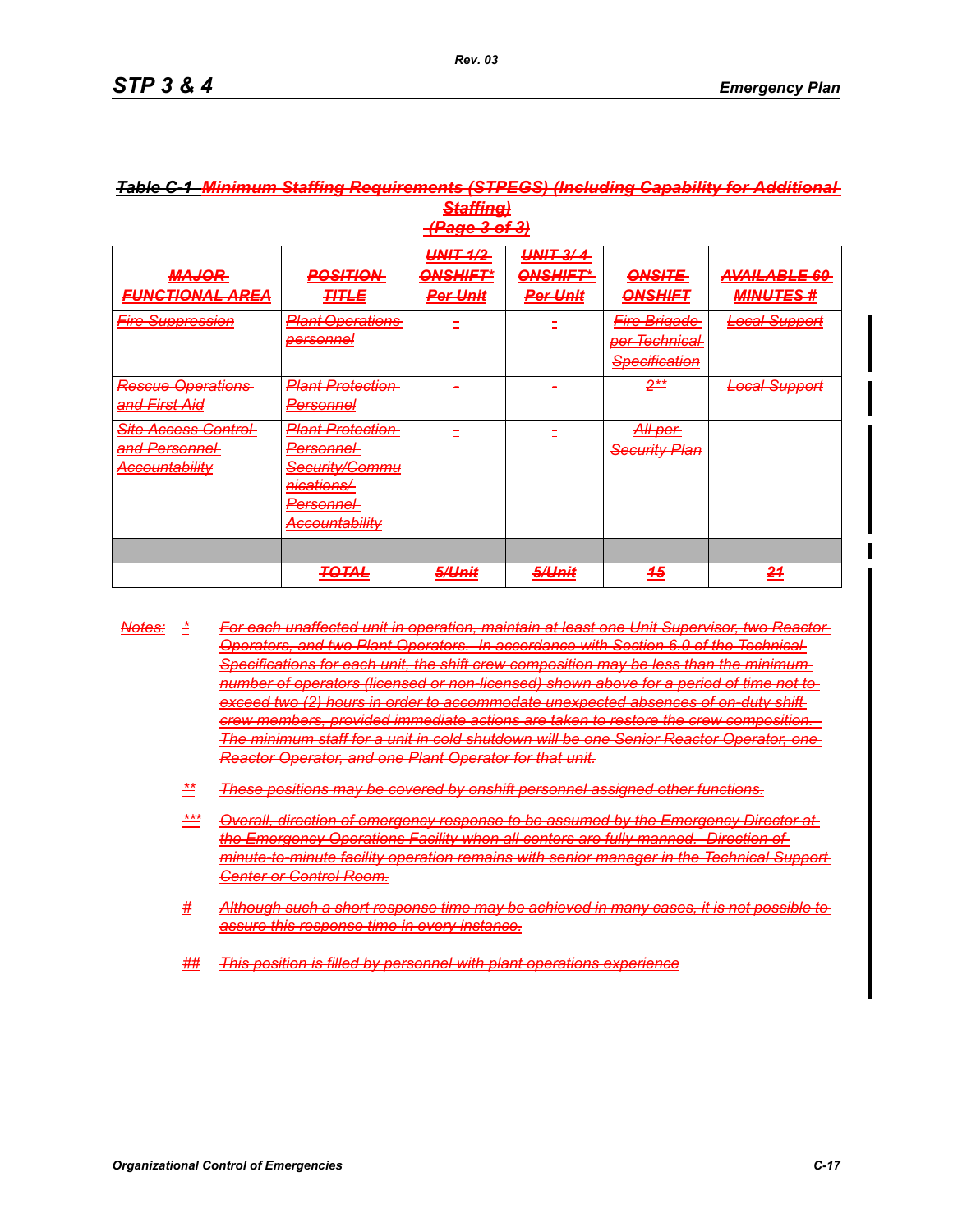| <b>MAJOR</b><br><b>FUNCTIONAL</b><br><b>AREA</b>                                                                                     | <b>POSITION TITLE</b>                                                            | <b>UNIT 1/2</b><br><b>ONSHIFT*</b> | <b>UNIT 3/4</b><br><b>ONSHIFT*</b> | <b>ONSITE</b><br><b>ONSHIFT</b> | <b>AVAILABLE</b><br><b>60 MINUTES</b> | <b>AVAILABLE</b><br><b>75 MINUTES</b> |
|--------------------------------------------------------------------------------------------------------------------------------------|----------------------------------------------------------------------------------|------------------------------------|------------------------------------|---------------------------------|---------------------------------------|---------------------------------------|
|                                                                                                                                      | <b>Shift Supervisor</b>                                                          | Ξ                                  | $\equiv$                           | $\overline{2}$                  | Ξ                                     | Ξ                                     |
|                                                                                                                                      | <b>Unit Supervisor</b>                                                           | $\mathbf{1}$                       | $\overline{1}$                     | Ξ                               | Ė,                                    | Ξ                                     |
| and Assessment                                                                                                                       | <b>Plant Operations   Reactor Operators</b>                                      | $\overline{2}$                     | $\overline{2}$                     | É,                              | É,                                    | Ξ                                     |
| of Operational                                                                                                                       | <b>Plant Operators</b>                                                           | $\overline{2}$                     | $\overline{2}$                     | È,                              | Ė,                                    | $\Xi$                                 |
| <b>Aspects</b>                                                                                                                       | <b>Shift Technical</b><br><b>Advisor</b>                                         | Ξ                                  | Ξ                                  | $1***$                          | Ê                                     | Ξ                                     |
|                                                                                                                                      | <b>Plant Operations</b><br><b>Discipline Lead</b>                                | $\equiv$                           | È.                                 | Ξ                               | $\equiv$                              | 1##                                   |
|                                                                                                                                      |                                                                                  |                                    |                                    |                                 |                                       |                                       |
| <b>Emergency</b><br>Direction and<br>Control ***<br><b>(Emergency</b><br>Director)                                                   | <b>Shift Supervisor</b>                                                          | $1***$                             | $1^{**}$                           | Ξ                               | Ξ                                     | $\Xi$                                 |
|                                                                                                                                      |                                                                                  |                                    |                                    |                                 |                                       |                                       |
| Notification/<br><b>Communications</b>                                                                                               |                                                                                  | Ξ                                  | Ξ                                  | $\overline{2}$                  | Ξ                                     | $\overline{2}$                        |
|                                                                                                                                      |                                                                                  |                                    |                                    |                                 |                                       |                                       |
|                                                                                                                                      | <b>Emergency</b><br><b>Director</b>                                              | Ξ                                  | Ξ                                  | É,                              | Ξ                                     | $\mathbf{1}$                          |
| Radiological<br><b>Accident</b><br><b>Assessment and</b><br>Support of<br><b>Operational</b><br><b>Accident</b><br><b>Assessment</b> | <b>Senior Health</b><br><b>Physics Expertise</b><br>(Dose<br><b>Assessment</b> ) |                                    | Ξ                                  | $\overline{1}$                  | È.                                    | Ξ                                     |
|                                                                                                                                      | <b>RP</b> Technicians<br>(onsite/offsite<br>surveys)                             | Ξ                                  | È.                                 | $\overline{2}$                  | $\overline{3}$                        | $\overline{4}$                        |
|                                                                                                                                      | Chemistry<br><b>Technician</b>                                                   | È.                                 | Ξ                                  | $\mathbf{1}$                    | Ξ                                     | $\mathbf{1}$                          |
|                                                                                                                                      |                                                                                  |                                    |                                    |                                 |                                       |                                       |

# *Table C-1 MINIMUM STAFFING REQUIREMENTS (STPEGS) (Including Capability for Additional Staffing)*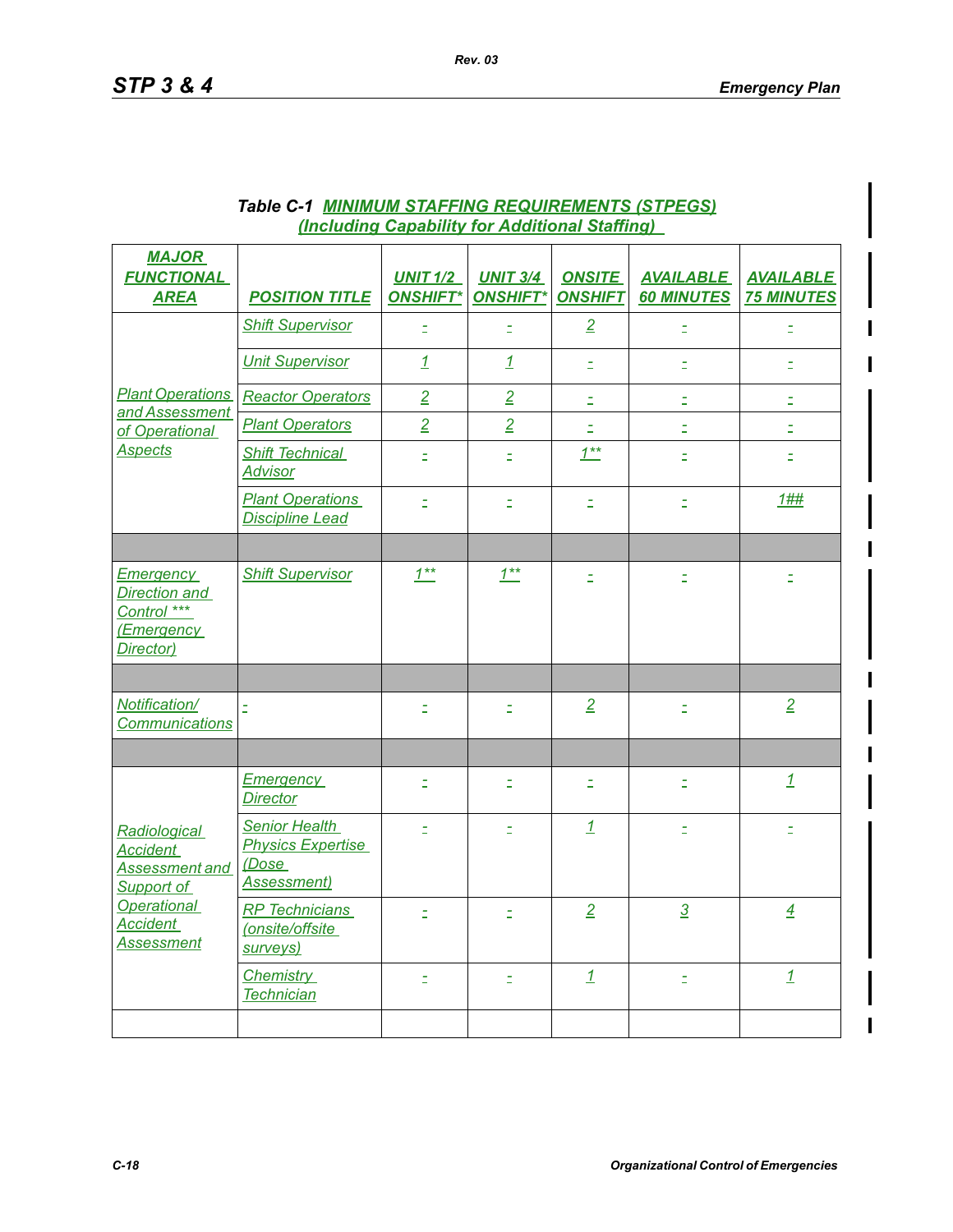| <b>MAJOR</b><br><b>FUNCTIONAL</b><br><b>AREA</b> | <b>POSITION TITLE</b>                                                                                                                                                                             | <b>UNIT 1/2</b><br><b>ONSHIFT*</b> | <b>UNIT 3/4</b><br><b>ONSHIFT*</b> | <b>ONSITE</b><br><b>ONSHIFT</b>                                                 | <b>AVAILABLE</b><br><b>60 MINUTES</b> | <b>AVAILABLE</b><br><b>75 MINUTES</b> |
|--------------------------------------------------|---------------------------------------------------------------------------------------------------------------------------------------------------------------------------------------------------|------------------------------------|------------------------------------|---------------------------------------------------------------------------------|---------------------------------------|---------------------------------------|
|                                                  | <b>Shift Technical</b><br><b>Advisor</b>                                                                                                                                                          |                                    | Ξ                                  | $1^{**}$                                                                        | Ξ                                     | Ξ                                     |
| <b>Plant System</b>                              | <b>Nuclear Engineer</b>                                                                                                                                                                           | $\Xi$                              | $\equiv$                           | $\Xi$                                                                           | $\mathbf{1}$                          | $\Xi$                                 |
| <b>Engineering</b>                               | <b>Electrical Engineer</b>                                                                                                                                                                        | $\equiv$                           | È.                                 | È.                                                                              | È.                                    | $\overline{1}$                        |
|                                                  | Mechanical<br><b>Engineer</b>                                                                                                                                                                     | Ξ                                  | Ξ                                  | Ξ                                                                               | Ξ                                     | $\overline{1}$                        |
|                                                  | <b>Radwaste Operator</b>                                                                                                                                                                          | $1^{**}$                           | $1^{**}$                           |                                                                                 |                                       |                                       |
| <b>Repair and</b>                                | <b>Mechanical</b><br><b>Maintenance</b>                                                                                                                                                           |                                    | Ė                                  | $1^{**}$                                                                        | $\Xi$                                 | $\mathbf{1}$                          |
| Corrective<br><b>Actions</b>                     | Electrical<br>Maintenance                                                                                                                                                                         | Ξ                                  | Ξ                                  | $1** AND$<br>$\mathbf{1}$                                                       | $\equiv$                              | $1\overline{1}$                       |
|                                                  | <b>I&amp;C Technician</b>                                                                                                                                                                         | E                                  | Ė                                  | $\overline{1}$                                                                  | $\equiv$                              | $\Xi$                                 |
|                                                  |                                                                                                                                                                                                   |                                    |                                    |                                                                                 |                                       |                                       |
| Protective<br><b>Actions</b>                     | <b>RP</b> Technicians<br>(Access<br>Control/RP<br>Coverage for<br>corrective actions,<br>search and rescue,<br>first aid, and fire-<br>fighting/<br>Personnel<br><b>Monitoring/</b><br>Dosimetry) | Ξ                                  | Ė                                  | $2**$                                                                           | $\overline{4}$                        | $\Xi$                                 |
|                                                  |                                                                                                                                                                                                   |                                    |                                    |                                                                                 |                                       |                                       |
| Fire<br><b>Suppression</b>                       | <b>Plant Operations</b><br>personnel                                                                                                                                                              | È.                                 | Ξ                                  | <b>Fire</b><br><b>Brigade</b><br>per<br><b>Technical</b><br>Specific-<br>ations | <b>Local Support</b>                  | Local<br>Support                      |
|                                                  |                                                                                                                                                                                                   |                                    |                                    |                                                                                 |                                       |                                       |

# *Table C-1 MINIMUM STAFFING REQUIREMENTS (STPEGS) (Including Capability for Additional Staffing) (Continued)*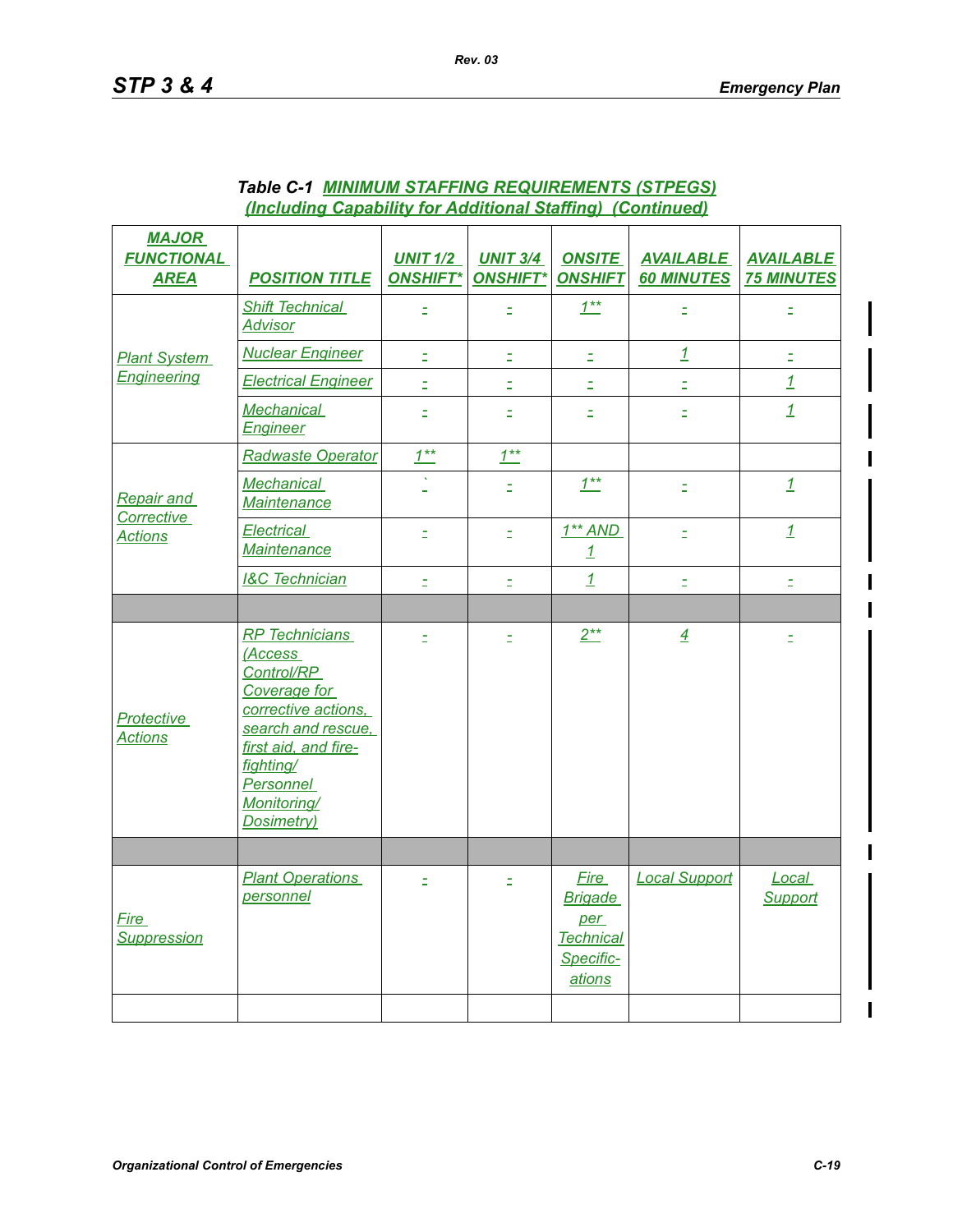| <b>MAJOR</b><br><b>FUNCTIONAL</b><br><b>AREA</b>                               | <b>POSITION TITLE</b>                                                                                 | <b>UNIT 1/2</b><br><b>ONSHIFT*</b> | <b>UNIT 3/4</b><br><b>ONSHIFT*</b> | <b>ONSITE</b><br><b>ONSHIFT</b>    | <b>AVAILABLE</b><br><b>60 MINUTES</b> | <b>AVAILABLE</b><br><b>75 MINUTES</b> |
|--------------------------------------------------------------------------------|-------------------------------------------------------------------------------------------------------|------------------------------------|------------------------------------|------------------------------------|---------------------------------------|---------------------------------------|
| Rescue<br><b>Operations and</b><br><b>First Aid</b>                            | <b>Plant Protection</b><br>Personnel                                                                  |                                    |                                    | $2***$                             | <b>Local Support</b>                  | Local<br>Support                      |
| <b>Site Access</b><br><b>Control and</b><br>Personnel<br><b>Accountability</b> | <b>Plant Protection</b><br>Personnel<br>(Security/<br>Communications/<br>Personnel<br>Accountability) |                                    |                                    | All per<br><b>Security</b><br>Plan |                                       |                                       |
|                                                                                |                                                                                                       |                                    |                                    |                                    |                                       |                                       |
|                                                                                | <b>TOTAL</b>                                                                                          | $\overline{5}$                     | 5                                  | <u> 15</u>                         | <u>8</u>                              | <u> 13</u>                            |

#### *Table C-1 MINIMUM STAFFING REQUIREMENTS (STPEGS) (Including Capability for Additional Staffing) (Continued)*

- *Notes: \* For each unaffected unit in operation, maintain at least one Unit Supervisor, two Reactor Operators, and two Plant Operators. In accordance with Section 6.0 of the Technical Specifications for each unit, the shift crew composition may be less than the minimum number of operators (licensed or non-licensed) shown above for a period of time not to exceed two (2) hours in order to accommodate unexpected absences of on-duty shift crew members, provided immediate actions are taken to restore the crew composition. The minimum staff for a unit in cold shutdown will be one Senior Reactor Operator, one Reactor Operator, and one Plant Operator for that unit.*
	- *\*\* These positions may be covered by onshift personnel assigned other functions.*
	- *\*\*\* Overall, direction of emergency response to be assumed by the Emergency Director at the Emergency Operations Facility when all centers are fully manned. Direction of minute-to-minute facility operation remains with senior manager in the Technical Support Center or Control Room.*
	- *## This position is filled by personnel with plant operations experience*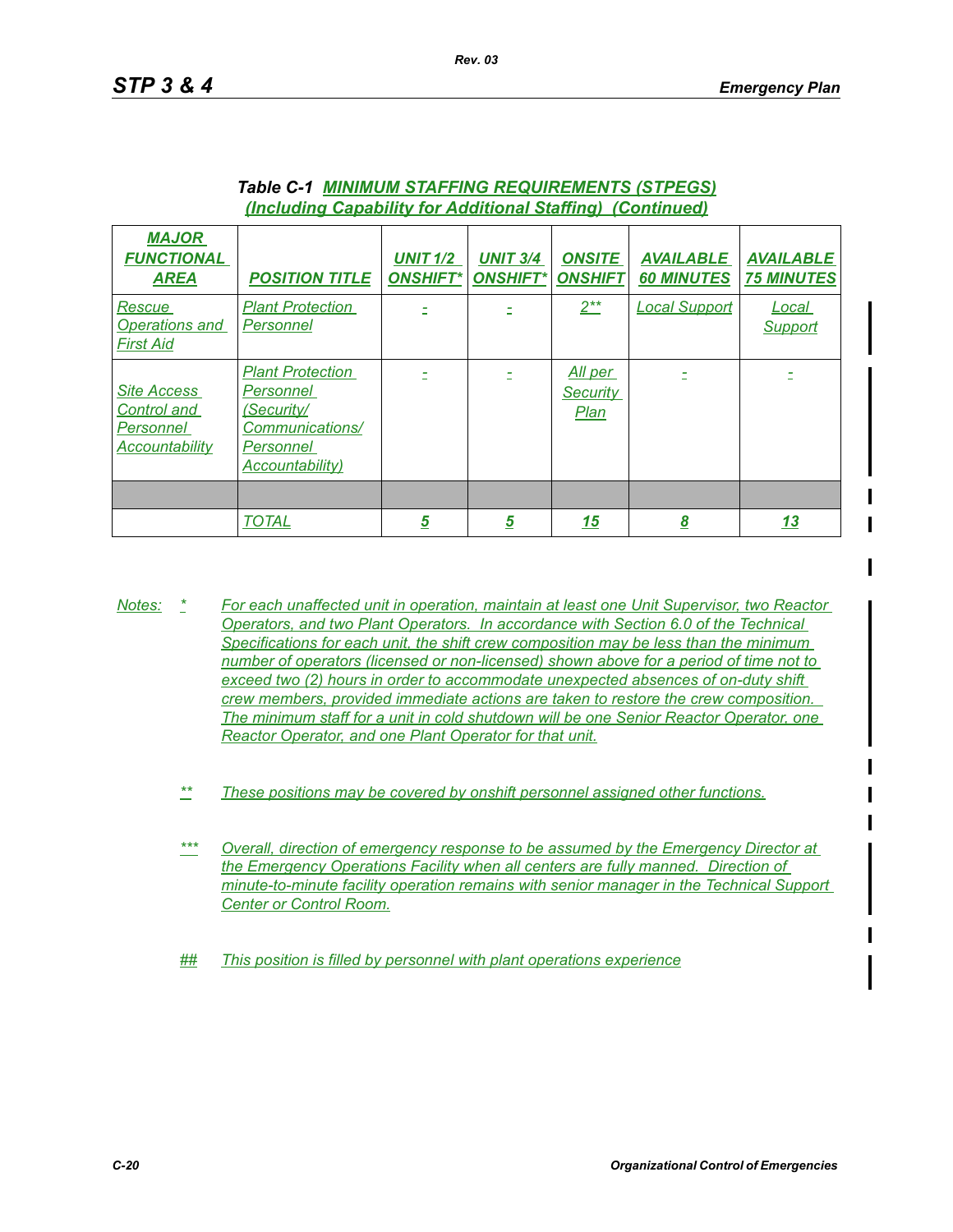

*(1) Shift Supervisor; (2) Plant Protection; (3) Reactor Operator, currently or previously licensed by NRC, or SRO Management Certified Personnel; (4) Duty Maintenance Supervisor; (5) Plant Operator; (6) Security Force Supervisor; (7) Senior Radiation Technician. (2)*

*( )- Identifies onshift personnel position titles*

*(1) Shift Supervisor; (2) Plant Protection (3) Reactor Operator, currently or previously licensed by NRC, or SRO Management Certified Personnel (4) Duty Maintenance Supervisor (5) Plant Operator (6) Security Force Supervisor (7) Senior Radiation Protection Technician.*

# *Figure C-1 Onshift Emergency Response Organization*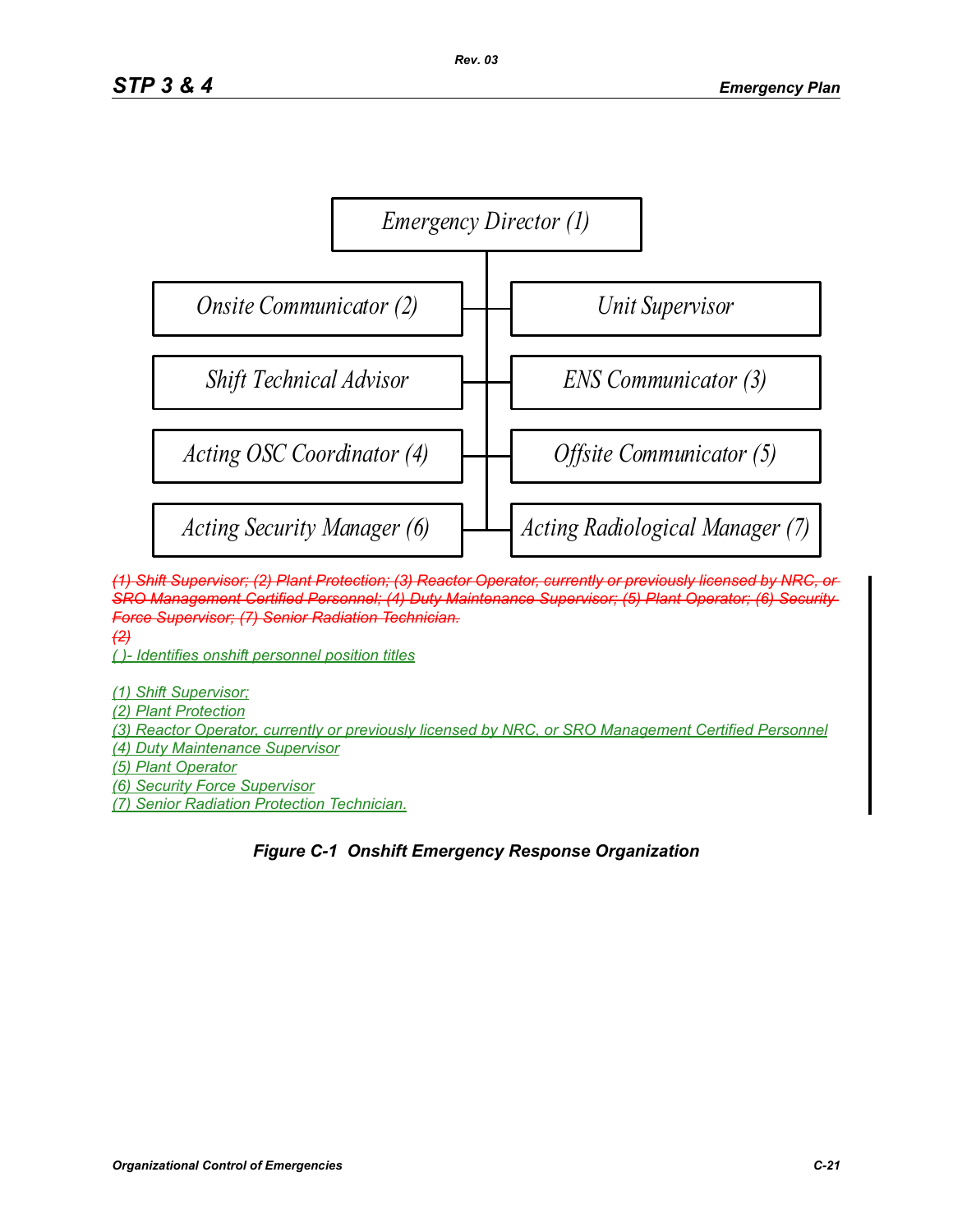

*\*Required Minimum Staffing. The Assistant TSC Manager may fill the TSC Manager position in his absence.* 

# *Figure C-2 Technical Support Center (TSC) Staffing*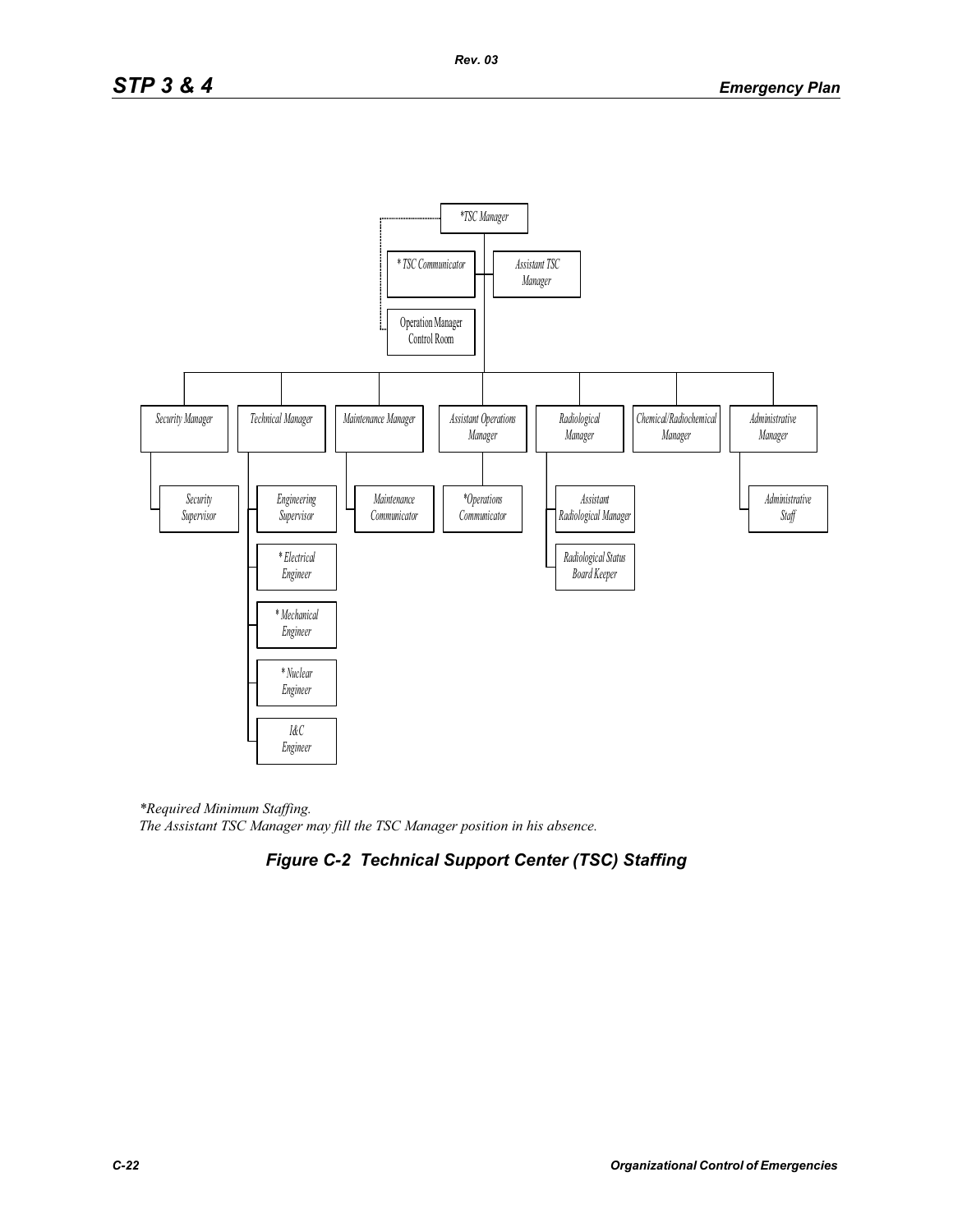

*Required Minimum Staffing: Mechanic, Electricians (2), I&C Technician, Chemistry Technician, and Radiation Protection Technicians (7)* 

# *Figure C-3 Operations Support Center (OSC) Staffing*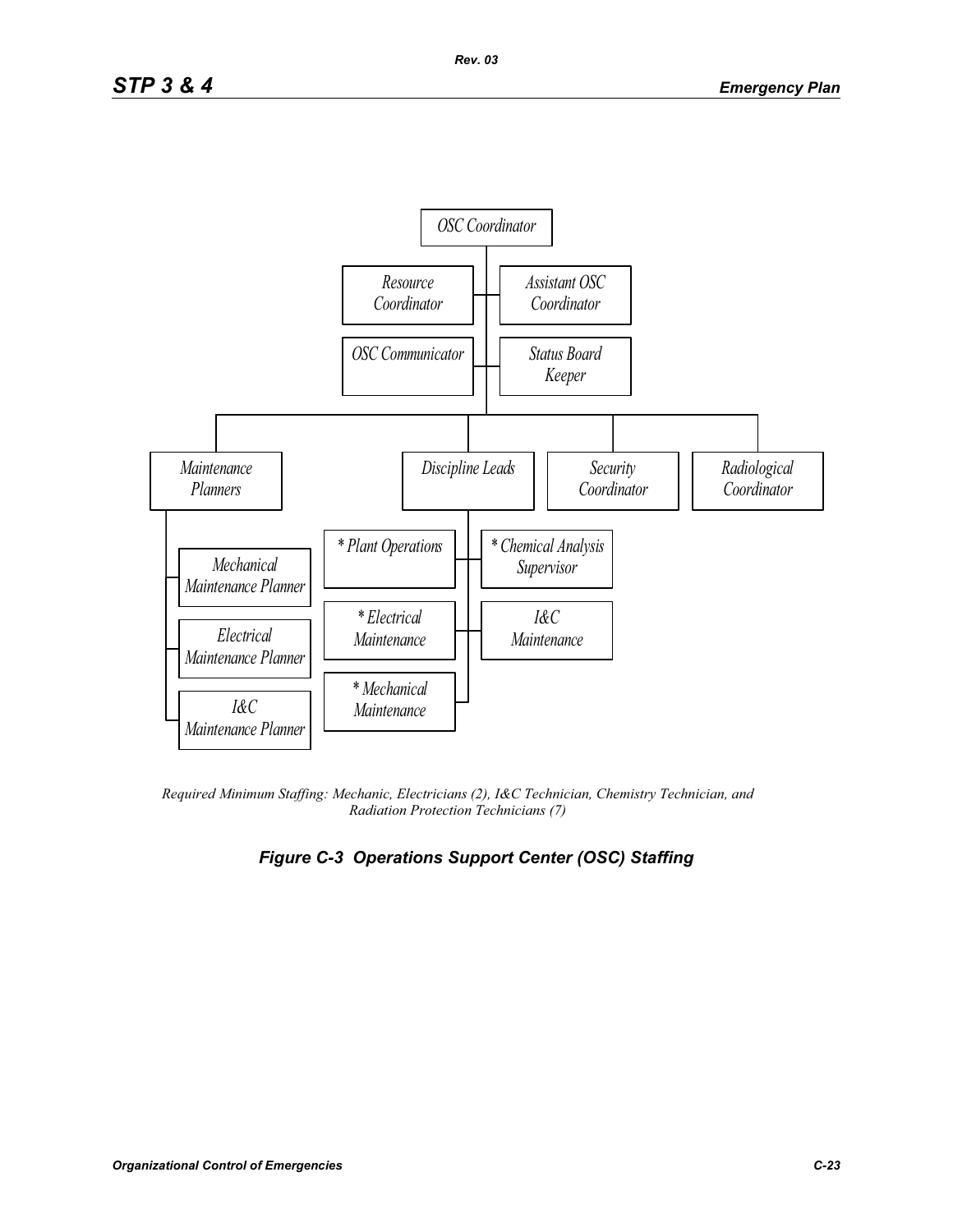# *STP 3 & 4 Emergency Plan*



*\*Required Minimum Staffing*

# *Figure C-4 Emergency Operations Facility (EOF) Staffing*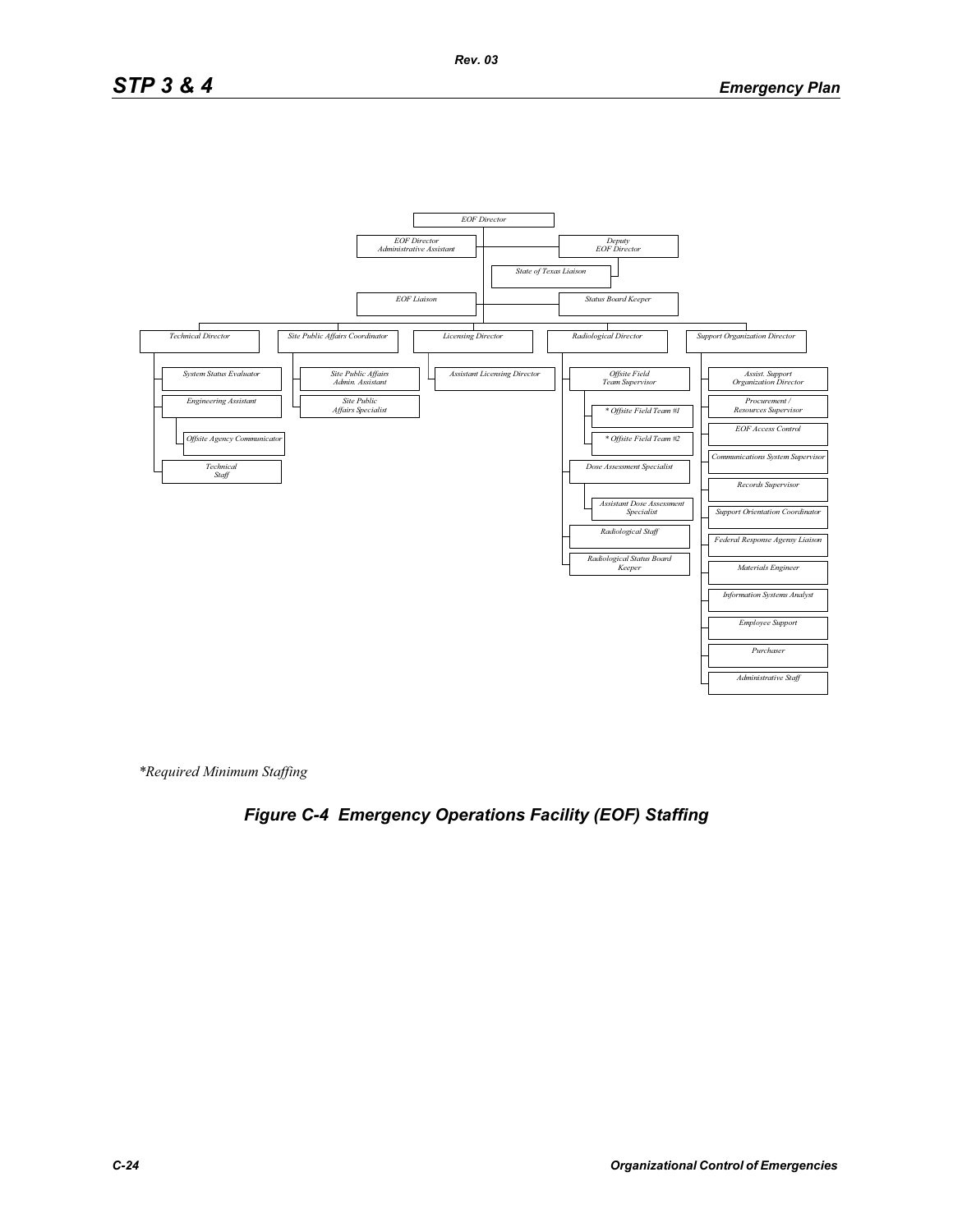

*\* Required Minimum Staffing*

*\*\* Supplied by Local Law Enforcement* 

#### *Figure C-5 Joint Information Center (JIC) Staffing*